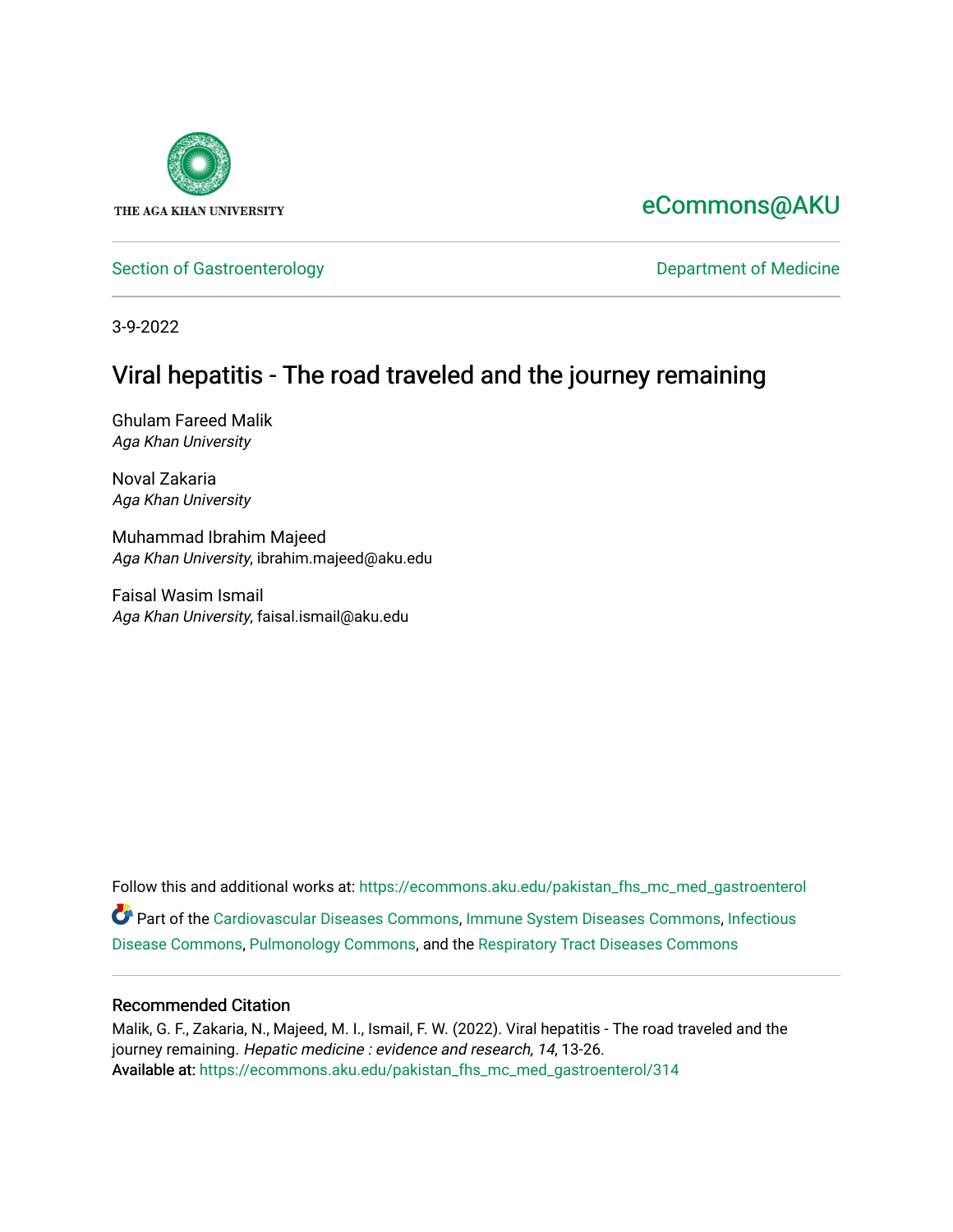#### **A** Open Access Full Text Article

# Viral Hepatitis - The Road Traveled and the Journey Remaining

Ghulam Fareed Malik<sup>[1](#page-1-0)</sup>, Noval Zakaria<sup>1</sup>, Muhamma[d](http://orcid.org/0000-0003-1274-873X) Ibrahim Majeed <mark>D</mark><sup>[2](#page-1-0)</sup>, Faisal Wasim Ismail<sup>1</sup>

<span id="page-1-0"></span><sup>1</sup>Section of Gastroenterology, Department of Medicine, The Aga Khan University, Karachi, Pakistan; <sup>2</sup>Medical College, The Aga Khan University, Karachi, Pakistan

Correspondence: Faisal Wasim Ismail, Section of Gastroenterology, Department of Medicine, The Aga Khan University, Karachi, Pakistan, Tel +92 21-35864528, Fax +92 21-34930051, Email faisal.ismail@aku.edu

Abstract: Hepatitis is defined as inflammation of the liver and is commonly due to infection with The hepatotropic viruses – hepatitis A, B, C, D and E. Hepatitis carries one of the highest disease burdens globally and has caused significant morbidity and mortality among different patient populations. Clinical presentation varies from asymptomatic or acute flu-like illness to acute liver failure or chronic liver disease, characterized by jaundice, hepatomegaly and ascites among many other signs. Eventually, this can lead to fibrosis (cirrhosis) of the liver parenchyma and carries a risk of development into hepatocellular carcinoma. Hepatitis B and C are most notorious for causing liver cirrhosis; in 2019, an estimated 296 million people worldwide had chronic hepatitis B infection and 58 million are currently estimated to have chronic hepatitis C, with 1.5 million new infections of both hepatitis B and C, occurring annually. With the help of latest serological biomarkers and viral nucleic acid amplification tests, it has become rather simple to efficiently screen, diagnose and monitor patients with hepatitis, and to commence with appropriate antiviral treatment. More importantly, the development of vaccinations against some of these viruses has greatly helped to curb the infection rates. Whilst there has been exceptional progress over the years in the management of viral hepatitis, many hurdles still remain which must be addressed in order to proceed towards a hepatitis-free world. This review will shed light on the origin and discovery of the hepatitis viruses, the global epidemiology and clinical symptoms, diagnostic modalities, currently available treatment options, the importance of prevention, and the journey needed to move forward towards the eradication of its global disease burden.

**Keywords:** prevention, diagnosis, management, liver, infection, viral structure

#### **Introduction**

Inflammation of the liver parenchyma in response to viral infections is called viral hepatitis. The hepatotropic viruses including hepatitis A (HAV), hepatitis B (HBV), hepatitis C (HCV), hepatitis D (HDV), and hepatitis E (HEV) make up the majority of such infections. Globally, millions of people are affected by these viruses annually.<sup>1</sup> The clinical spectrum of disease ranges from asymptomatic to acute hepatitis, acute liver failure, chronic liver disease, and even the develop-ment of hepatocellular carcinoma in some proportion of patient.<sup>2,[3](#page-11-2)</sup>

<span id="page-1-4"></span><span id="page-1-3"></span><span id="page-1-2"></span>An estimated two billion people have been infected with HBV, with 296 million being chronic carriers of HBV and 58 million being chronic carriers of HCV.<sup>[4](#page-11-3)[,5](#page-11-4)</sup> In endemic areas, most children are infected with viral hepatitis caused by HAV, at an early age.<sup>[6](#page-11-5)</sup> The annual death rate by viral hepatitis is 1.4 million, with HBV and HCV being the main culprits, contributing to 90% of mortalities.<sup>[1](#page-11-0)</sup>

<span id="page-1-1"></span>Effective treatment and eradication of viral hepatitis involves a thorough understanding and education, about the origin of these viruses, diagnosis, treatment, and preventative approaches required. This review highlights the global epidemiology, currently available treatments, preventative strategies to combat viral hepatitis, and the journey remaining towards the eradication of its global disease burden. [Table 1](#page-2-0) summarizes the key points regarding the hepatotropic viruses.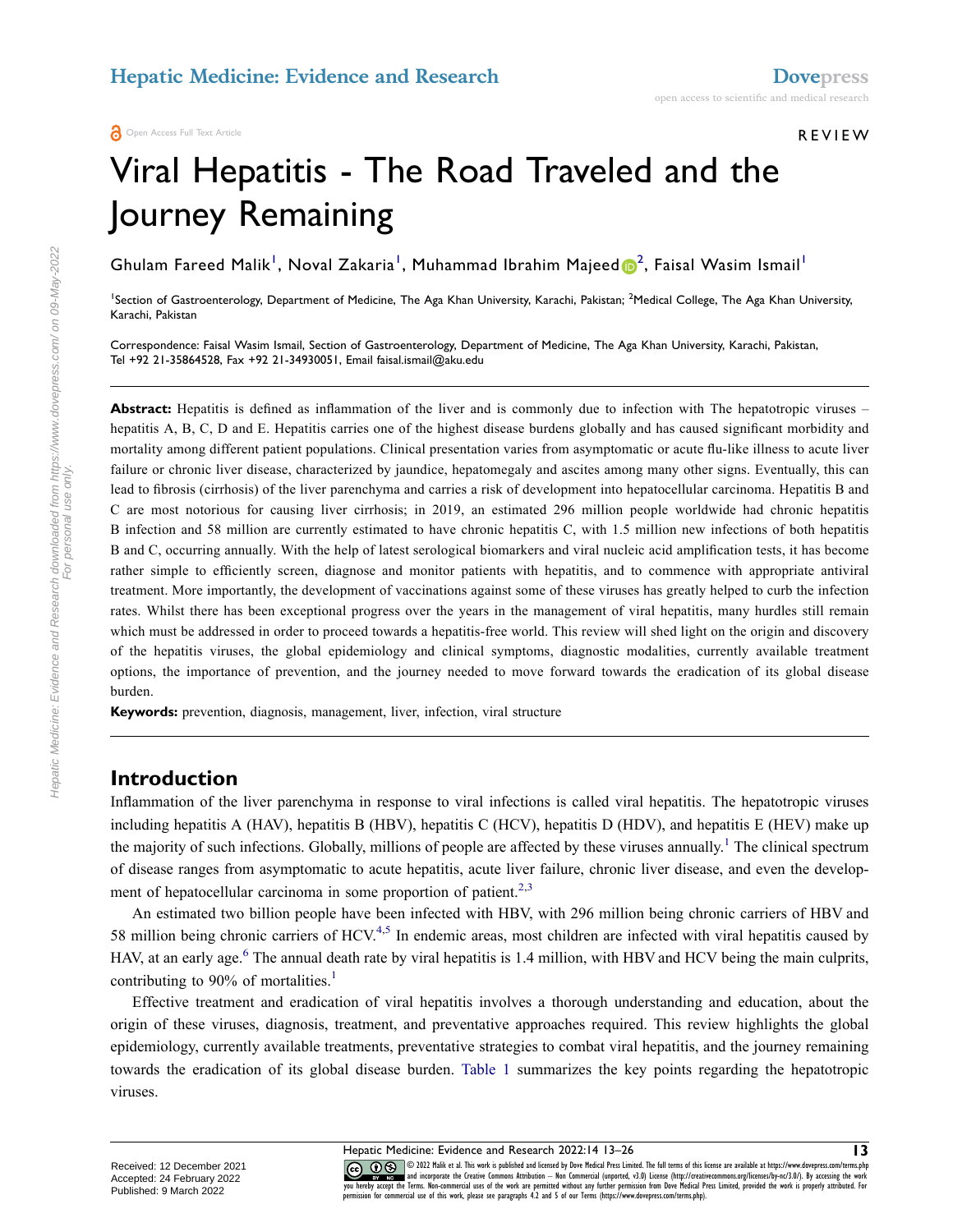#### <span id="page-2-4"></span><span id="page-2-2"></span><span id="page-2-0"></span>**Table 1** Comparison of Hepatitis Viruses

<span id="page-2-1"></span>

|                          | <b>Hepatitis A</b>                                                                                                                              | <b>Hepatitis B</b>                                                                                                             | <b>Hepatitis C</b>                                                    | <b>Hepatitis D</b>                                                                                                                                                                           | <b>Hepatitis E</b>                                                                                                                           |
|--------------------------|-------------------------------------------------------------------------------------------------------------------------------------------------|--------------------------------------------------------------------------------------------------------------------------------|-----------------------------------------------------------------------|----------------------------------------------------------------------------------------------------------------------------------------------------------------------------------------------|----------------------------------------------------------------------------------------------------------------------------------------------|
| <b>Type of Virus</b>     | <b>ssRNA</b>                                                                                                                                    | dsDNA                                                                                                                          | <b>ssRNA</b>                                                          | <b>ssRNA</b>                                                                                                                                                                                 | <b>ssRNA</b>                                                                                                                                 |
| Discovery                | 1973                                                                                                                                            | 1965                                                                                                                           | 1989                                                                  | 1977                                                                                                                                                                                         | 1990                                                                                                                                         |
| Global Prevalence        | • 1.4 million cases per year <sup>106</sup><br>• Occurs in epidemics                                                                            | 296 million <sup>4</sup>                                                                                                       | 58 million <sup>4</sup>                                               | 60 million <sup>82</sup>                                                                                                                                                                     | 20 million <sup>96</sup>                                                                                                                     |
| Transmission             | Oro-fecal <sup>107</sup>                                                                                                                        | • Parenteral <sup>107</sup><br>• Vertical<br>• Sexual                                                                          | Parenteral <sup>107</sup>                                             | Parenteral <sup>107</sup>                                                                                                                                                                    | Oro-fecal <sup>107</sup>                                                                                                                     |
| <b>Incubation Period</b> | $2-6$ weeks <sup>107</sup>                                                                                                                      | 4-26 weeks <sup>107</sup>                                                                                                      | 2-26 weeks <sup>107</sup>                                             | 4-26 weeks <sup>107</sup>                                                                                                                                                                    | $2-8$ weeks <sup>107</sup>                                                                                                                   |
| Chronic State            | No                                                                                                                                              | Yes                                                                                                                            | Yes                                                                   | Yes                                                                                                                                                                                          | No (may be seen in immunodeficiency<br>states)                                                                                               |
| Clinical Symptoms        | • May be asymptomatic<br>• Symptoms may include:<br>- Fever<br>- Fatigue<br>- laundice<br>- Nausea<br>- Vomiting<br>- Anorexia                  | • May be asymptomatic<br>· Symptoms may include:<br>- Fever<br>- Fatigue<br>- Jaundice<br>- Nausea<br>- Vomiting<br>- Anorexia | • Asymptomatic<br>• Very rarely, symptoms occur in acute<br>infection | Co-infection: Mirrors<br><b>HBV</b><br>Super infection:<br>• May be asymptomatic<br>• Symptoms may<br>include:<br>- Fever<br>- Fatigue<br>- Jaundice<br>- Nausea<br>- Vomiting<br>- Anorexia | • May be asymptomatic<br>· Symptoms may include:<br>- Fever<br>- Fatigue<br>- Jaundice<br>- Nausea<br>- Vomiting<br>- Anorexia               |
| Laboratory<br>Diagnosis  | Anti-HAV IgM antibodies <sup>107</sup>                                                                                                          | • HBsAg detection <sup>107</sup><br>• HBcAg antibodies<br>• HBV DNA PCR                                                        | • Anti-HCV antibodies <sup>107</sup><br>• HCV RNA PCR                 | • Anti-HDV<br>antibodies <sup>107</sup><br>• HDV RNA PCR                                                                                                                                     | • Anti-HEV antibodies <sup>107</sup><br>• HEV RNA PCR                                                                                        |
| Treatment                | Supportive                                                                                                                                      | • Supportive<br>• Anti-viral therapy                                                                                           | • Supportive<br>• Anti-viral therapy                                  | • Supportive<br>• Anti-viral therapy                                                                                                                                                         | Supportive                                                                                                                                   |
| Prevention               | • HAV Vaccine<br>• Improving sanitation<br>• Provision of clean drinking<br>water<br>• Appropriate disposal of sewage<br>• Educating the public | • HBV Vaccine<br>• Screening<br>• Educating the public                                                                         | • Screening<br>• Educating the public                                 | • HBV Vaccine<br>• Educating the public                                                                                                                                                      | • HEV Vaccine<br>• Improving sanitation<br>• Provision of clean drinking water<br>• Appropriate disposal of sewage<br>• Educating the public |

<span id="page-2-3"></span>Abbreviations: ssRNA, single stranded RNA; dsDNA, double stranded DNA; HAV, hepatitis A virus; HBV, hepatitis B virus; HCV, hepatitis C virus; HDV, hepatitis D virus; HEV, hepatitis E virus; HBSAg, hepatitis B surface anti HBcAg, hepatitis B core antigen; PCR, polymerase chain reaction; IgM, immunoglobulin M; IgG, immunoglobulin G.

**[Dovepress](https://www.dovepress.com)**

**Dovepress** 

 $\overline{4}$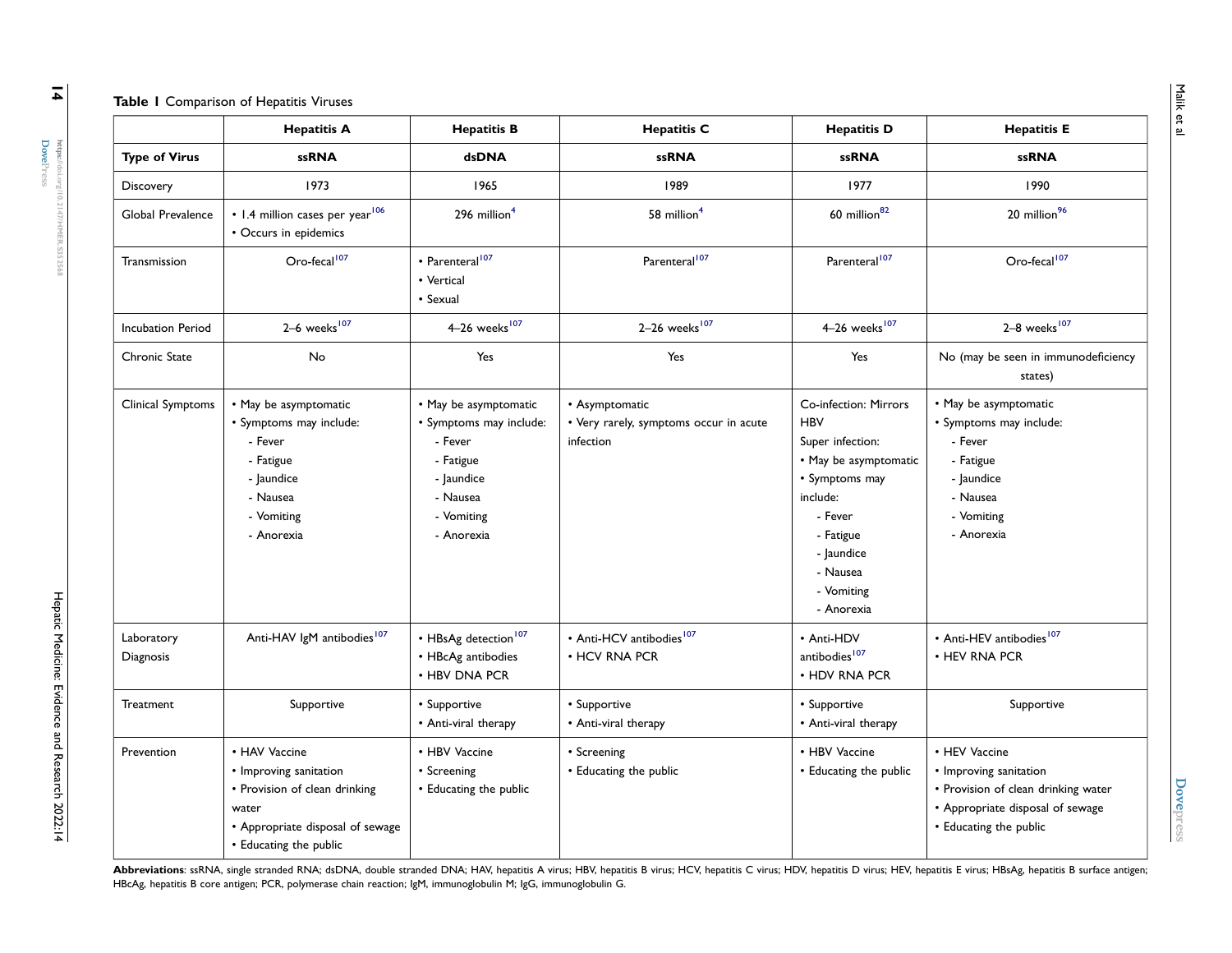# **Hepatitis A Virus (HAV)**

### **Discovery**

First isolated in 1973, HAV is a small, 27 nm un-enveloped symmetrical RNA virus, initially classified in the genus of Enteroviruses belonging to the Picornaviridae family.<sup>[7–](#page-11-7)[9](#page-11-8)</sup> After the entire nucleotide sequence of the viral genome was determined. HAV was reclassified as a Hepatovirus.<sup>10</sup>

### Epidemiology and Clinical Symptoms

<span id="page-3-2"></span>HAV is contracted via fecal-oral transmission by using contaminated food and water. Millions of individuals live in highrisk conditions to contract HAV viral hepatitis, which is especially true in developing countries. Young children that get HAV may be asymptomatic. Older children, adolescents, and adults present with fatigue, fever, and/or jaundice, which lasts for a few weeks before resolution.<sup>[11](#page-11-10)</sup> This subset is also at risk of developing acute liver failure and subsequent death. Globally, the incidence of HAV is reducing with better social awareness about sanitation and hygiene.<sup>[12](#page-11-11)</sup> However, the incidence and prevalence of HAV highly varies from country to country, with socioeconomic status being the major determinant of the population's exposure to HAV and its complications.

<span id="page-3-3"></span><span id="page-3-1"></span>The likelihood of developing symptoms increases up to 40–50% in the age bracket of 6–14 years and 70–80% in older age groups.<sup>[10](#page-11-9)</sup> Due to virus exposure, host immunity does develop Against HAV, providing long-term immunity against  $HAV<sup>13</sup>$ 

<span id="page-3-5"></span><span id="page-3-4"></span>The main risk factor of HAV transmission in such a population relates to individuals traveling to a country highly endemic with HAV. Sexually active homosexuals, military personnel, sewage workers, and intravenous drug abusers (IVDA) are also high-risk groups.<sup>14</sup> A major previously noted risk factor is access to sanitary water sources utilized for toilette purposes, hand washing, drinking water, and food preparation.<sup>[15](#page-11-14),[16](#page-11-15)</sup>

<span id="page-3-8"></span><span id="page-3-7"></span><span id="page-3-6"></span>After HAV infection, the virus enters into the host bloodstream through the intestine and targets the liver parenchyma, resulting in focal activation of sinusoidal lining and hepatic necrosis with subsequent elevations of aminotransferases.<sup>[17](#page-11-16)</sup> During the incubation period, viral replication occurs at its peak which is then excreted into the bile with maximum viral shedding via feces, whilst the host is asymptomatic.<sup>[18](#page-11-17)</sup> It may progress to the icteric phase (lasting up to 2 months or rarely, with a relapsing and remitting course of 6 months) or non-icteric hepatitis. IgM antibodies are produced within one week of viral infection.<sup>19,[20](#page-11-19)</sup> Levels begin to plateau in 2 months during which long-term protective IgG antibodies are formed that persist for many years. $21$ 

### <span id="page-3-10"></span><span id="page-3-9"></span>Diagnostic Tests

<span id="page-3-0"></span>Various methods for testing HAV include immune electron microscopy, immune adherence heme agglutination, and radioimmunoassay.<sup>7[,22](#page-11-21)</sup> Of these, the most commonly used method includes immune adherence immunoassay. Detection of serum IgM antibodies against Hepatitis A is the most commonly used diagnostic test whereas, hepatitis A PCR testing is reserved for a limited number of patients including the immunocompromised.<sup>[23,](#page-11-22)[24](#page-11-23)</sup>

### <span id="page-3-11"></span>Management and Prevention

<span id="page-3-12"></span>Treatment is symptomatic for the majority of patients, with avoidance of hepatotoxic drugs during the period of active inflammation within the liver. Rarely it can lead to acute liver failure requiring a liver transplant. As HAV is one of the leading causes of viral hepatitis, it necessitates the need to provide protective passive immunity against HAV, in the form of administration of pooled normal human immunoglobulin, at a dose of 100 IU/mL, given intramuscularly.[25](#page-11-24),[26](#page-11-25) Administration provides immunity for up to 3–5 months. In the United States, the two available vaccines are inactivated HAV vaccine HAVRIX (GlaxoSmithKline Biological) and VAQTA (Merck & Company), capable of triggering an immune response and HAV antibody production.<sup>[27](#page-11-26)</sup>

### <span id="page-3-13"></span>Way Forward

HAV vaccine is not freely available in third world countries where this disease is endemic. While vaccination provides protection efficiently, clean sanitation practices, provision of clean drinking water, and appropriate disposal of human

**15**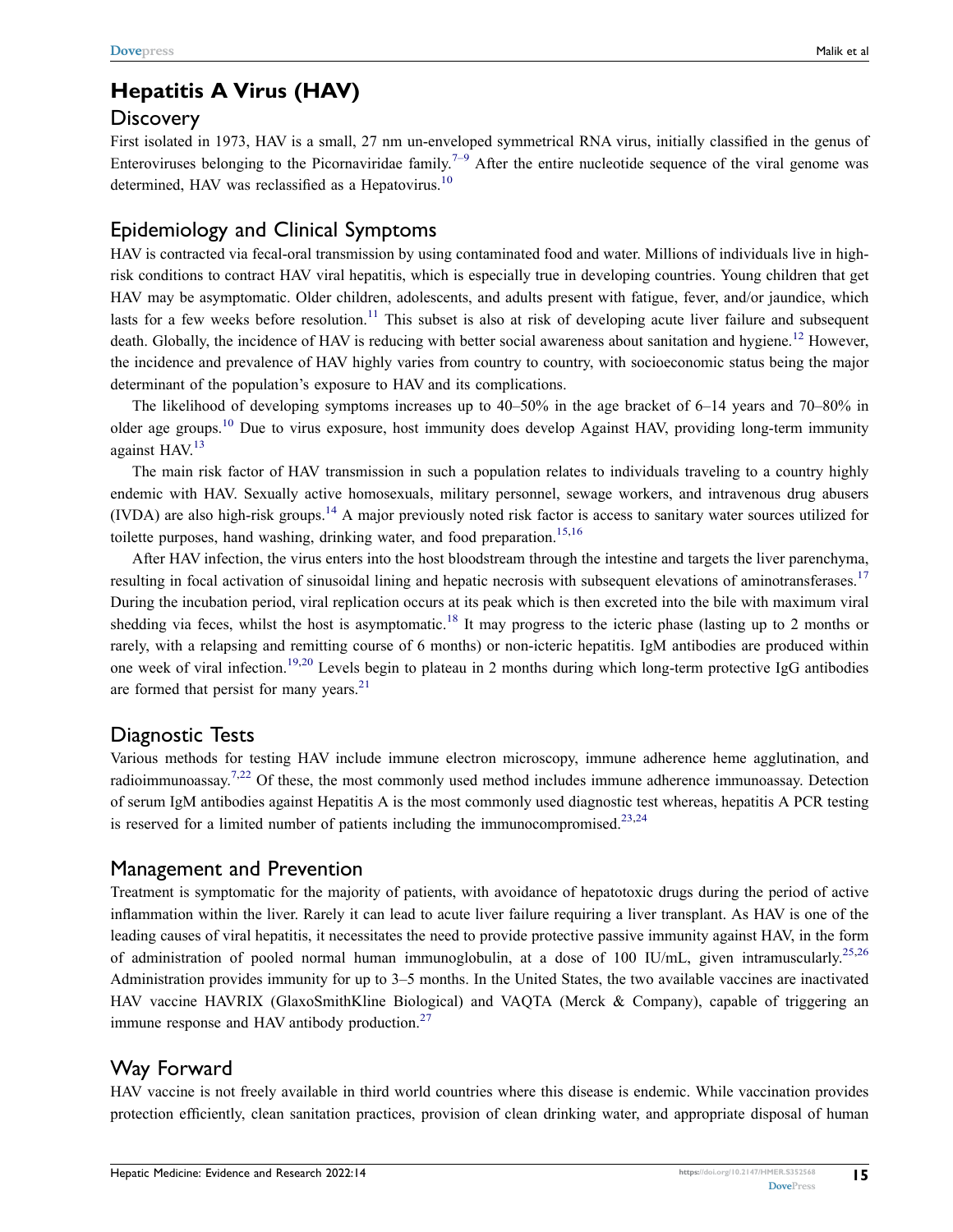waste will ensure eradication of viral spread. Increased awareness, improvement in sanitation, and improved socioeconomic conditions with access to vaccination are important strategies for the future in limiting infection.

## **Hepatitis B Virus (HBV)**

#### **Discovery**

Hepatitis B was first discovered in 1965 by Dr. Baruch Blumberg.

<span id="page-4-0"></span>Hepatitis B is part of the genus Orthohepanaviridae, belonging to the Hepadnaviridae family. The virus is an enveloped, 42 nm particle identified as the Dane particle, which was first seen via electron microscopy.<sup>[28](#page-11-27)</sup>

### Epidemiology and Pathogenesis

<span id="page-4-1"></span>Globally, there are an estimated 296 million cases of chronic hepatitis B with an annual death rate of one million due to hepatitis B-related complications.<sup>29</sup> Hepatitis B can present as acute hepatitis or acute liver failure on one hand whereas, it can remain asymptomatic and progress to become a chronic liver disease, potentially even leading to hepatocellular carcinoma in certain patients.<sup>3</sup>

The journey of the HBV virus into the host cell; the entry, viral replication, and assembly all provide target sites for new drug therapies.

### Viral Structure and Encoding

Hepatitis B is a partially double-stranded DNA virus. Its DNA exists in a relaxed, circular, partially double-stranded configuration. It contains four open reading frames, and the morphology allows multiple genes to overlap to use the same DNA for different viral proteins.

The four genes include core, surface antigen (HBsAg), X, and polymerase gene. Portion X produced by gene X is responsible for transactivation and possibly hepatocellular carcinoma. Hepatitis B surface antigen (HBsAg) plays an important role in viral entry, hyposensitization of the adaptive immune system, and is an important parameter in monitoring response to treatment (HBsAg loss). The core protein formed by gene C is a part of the nucleocapsid structure of the virus. Along with its structural contribution, the core proteins trigger the formation of hepatitis B core antibodies.[30](#page-12-1)

### <span id="page-4-2"></span>Diagnostic Tests

Serological assays are utilized for the diagnosis of hepatitis B virus infection. Hepatitis B surface antigen (HBsAg) is the most common screening test for hepatitis B, whereas hepatitis B surface antibodies (HBsAb) are used for assessing immunity post recovery or after vaccination.

Hepatitis B core (HBc) IgM and Hepatitis B core IgG are used to distinguished acute and chronic infections, respectively. Hepatitis B e Antigen (HBeAg) is a marker of infectivity and usually appears early during the disease when viral replication is at its peak. In self-limiting causes or after treatment, it can be replaced by antibodies that are Anti-Hepatitis B e antibodies (HBeAb). When there is pre-core mutation, patients will be Hepatitis e Antigen negative whilst suffering chronic hepatitis B. Viremia in hepatitis B is assessed by polymerase chain reaction (PCR) which detects hepatitis B DNA levels.<sup>[31](#page-12-2)</sup>

<span id="page-4-3"></span>Qualitative and quantitative tests for HBV DNA in serum have been developed to assess HBV replication. Currently, most HBV DNA assays use real-time PCR techniques, report results in international units/mL, have a lower limit of detection (around 10 to 20 international units/mL) and a range of linearity up to 8 log(10) international units/mL.<sup>[32](#page-12-3)</sup>

<span id="page-4-4"></span>The main challenge in HBV diagnosis is to identify and test people at risk in the community, such as sexual workers and drug addicts, and patients with occult HBV. This is a condition characterized by the absence of HBsAg in serum, and presence of HBV DNA by PCR in serum and in the liver.<sup>[33](#page-12-4)</sup>

<span id="page-4-6"></span><span id="page-4-5"></span>Occult HBV has been reported among many high risk groups, including blood donors, liver transplant recipients, patients co-infected with hepatitis C virus/human immunodeficiency virus and patients undergoing immunosuppressive therapy.[34](#page-12-5)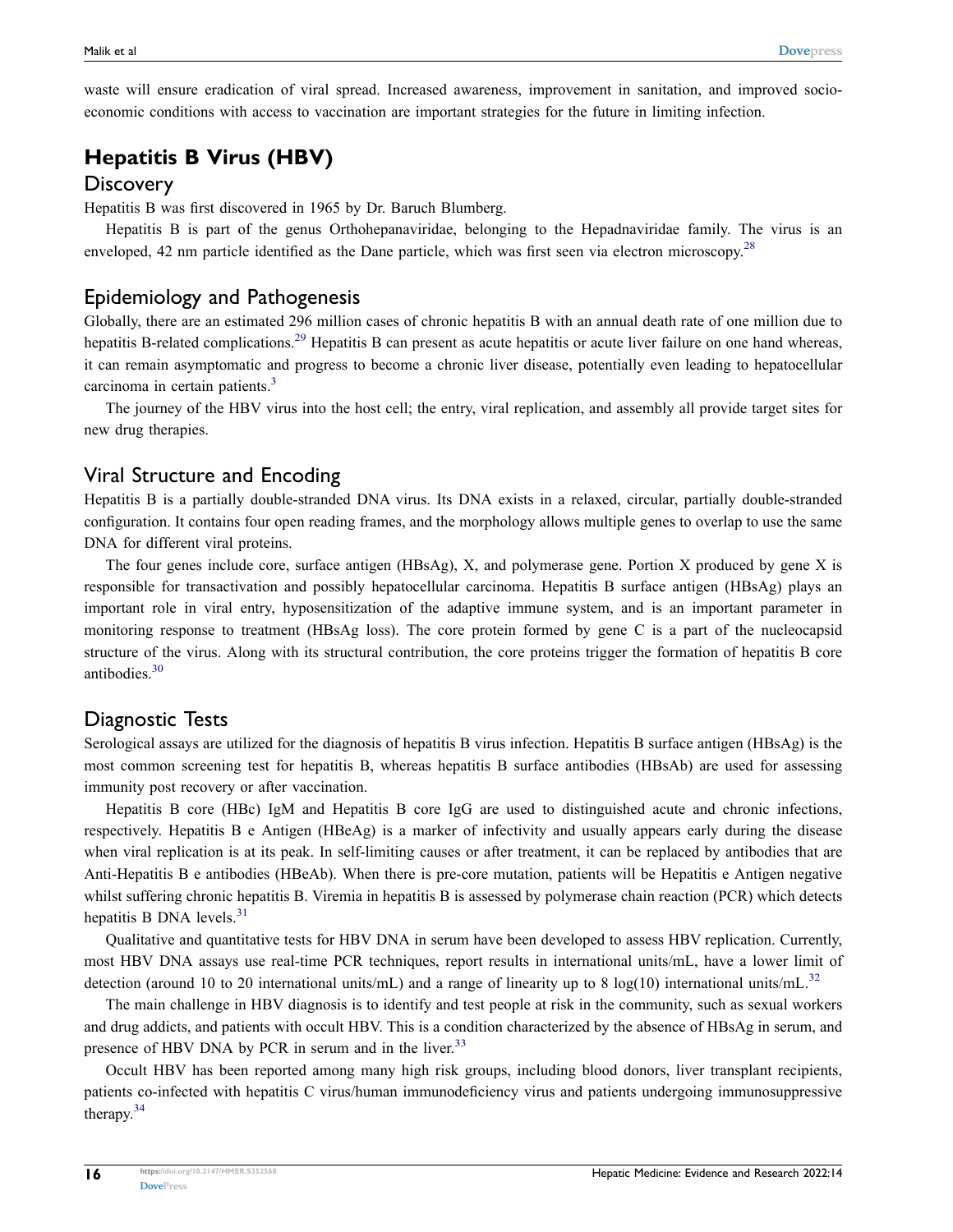<span id="page-5-0"></span>A high index of suspicion is required for its diagnosis and it is recommended to screen with HBV DNA by real-time PCR periodically, in high risk groups to diagnose and treat these patients in a timely manner.<sup>[35](#page-12-6)</sup>

### Nomenclature of HBV Infection

The interplay of viral replication versus the host immune response against the virus dictates which individual harbors a chronic infection and which would go on to develop chronic hepatitis (CHB). The new nomenclature describes chronic HBV infection in two characteristic forms: infection (with no inflammation) versus hepatitis (inflammation).<sup>36</sup>

<span id="page-5-2"></span><span id="page-5-1"></span>The HBV chronic infection in human hosts has been described in five phases. The five phases of HBV infection include: 1. Patients with HBeAg positivity and high tigers of HBV DNA. Also known as the immune tolerant phase, this phase usually lasts up to many years, with most patients in this phase having had acquired HBV infection perinatally. An important concept is that HBeAg, as previously stated, causes reduced sensitivity of the adaptive cytotoxic T (CD8 cells) and T helper cells (CD4) cells to identify and target HBV infection.<sup>[37](#page-12-8)</sup> Thus, these patients have normal to an upper limit of the normal level of alanine transaminase (ALT). This implies that even in the presence of a high viral load, there is little parenchymal inflammation and/or necrosis. 2. Phase two defines HBeAg positive chronic hepatitis, previously the immune clearance phase. This is associated with a high HBV DNA viral load and raised ALT, reflecting moderate to severe liver inflammation, necrosis, and accelerated healing with fibrosis. 3. Phase three is HBeAg negative chronic HBV infection with low to normal levels of HBV viral load, normal ALT, and positive HBeAb. 4. HBeAg negative chronic hepatitis is a reactivation of the inactive state that may be triggered by a superimposed viral infection, medications, or toxic injury. There is moderate to high HBV viral load, and elevated ALT which define phase four of hepatitis B. This is associated with histological evidence of fibrosis and liver and ongoing necro-inflammation, with low chances of spontaneous disease remission. The final phase five is characterized by negative HBsAg, positive anti-HBs, positive anti-HBc, normal ALT levels, and low to undetectable levels of HBV DNA. This phase is called occult HBV infection.<sup>[38,](#page-12-9)[39](#page-12-10)</sup>

#### <span id="page-5-3"></span>Management and Prevention

#### Interferon-Alpha (IFN-A) and Pegylated Interferon (PEG IFN)

The first drug approved for the treatment of hepatitis B was interferon-a (IFN-A). Its use in treatment for Hepatitis B dates back to 1976. Interferons are essentially cytokines secreted by dendritic cells in response to parasitic, bacterial, and viral exposure with a low molecular weight of 15–30 kDa, having anti-viral characteristics. Its main mechanism of action is triggering cellular mediated immunity. At a nuclear level, IFN-A interferes with transcription mediated by host RNA polymerase on the cccDNA.

<span id="page-5-4"></span>Pegylated interferon-alpha was introduced in 2001, where the active drug is conjugated with polyethylene glycol molecules that prolong its half-life, allowing only weekly administrations.<sup>40–[42](#page-12-12)</sup> Under the current guidelines, Peg IFN-A is recommended in patients who have HBeAg positive/negative CHB without cirrhosis or selected few patients with cirrhosis but no portal hypertension. The duration of treatment is 12 months (48 weeks). Patients with decompensated liver disease may develop flares of hepatitis, thereby making Peg IFN-A a contraindication to therapy in decompensated cirrhosis.[43](#page-12-13)

#### <span id="page-5-5"></span>Nucleoside/Nucleotide Analogs

The nucleoside analogs are the approved treatment options for CHB patients. Lamivudine, adefovir dipivoxil, and telbivudine were previously recommended but are now replaced by a high-barrier to resistance drugs, like Tenofovir disoproxil fumarate, Tenofovir alafenamide, and Entecavir.

#### Entecavir

Entecavir is a novel deoxyguanosine analog that has antiviral activity against HBV. It is administered at a dose of 0.5mg once a day. Upon entry into the host cell, the drug gets phosphorylated by host kinases to its active moiety. Its mechanism of action is halting HBV DNA elongation by the addition of few additional nucleotides.

**17**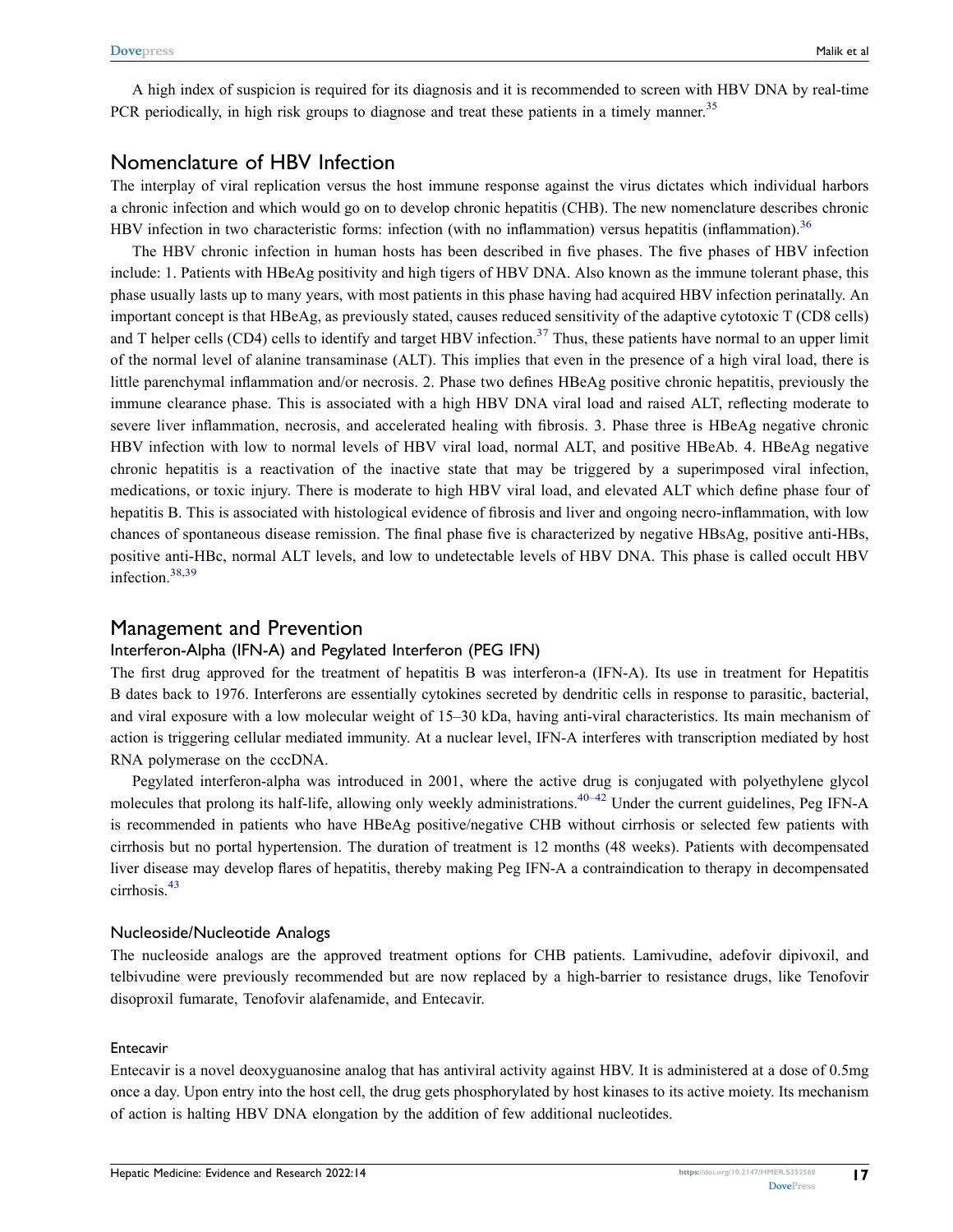<span id="page-6-1"></span>In HBeAg positive HBV infection, ETV has a 20% efficacy rate for seroconversion of HBeAg in subjects who are NA naïve whereas in HBeAg negative patients, HBV DNA undetectable rate is 90% after treatment with ETV.<sup>44</sup>

#### Tenofovir Disoproxil Fumarate and Tenofovir Alafenamide

Tenofovir, an acyclic nucleoside phosphonate is an analog of adenosine 5 monophosphate. It hinders the activity of HBV reverse transcriptase by competing with its natural analog, thus terminating HBV genome replication. There are two available formulations; tenofovir disoproxil fumarate and tenofovir alafenamide. As it is not metabolized in the liver, tenofovir can be given in subjects with deranged liver function.

Recent studies have concluded that tenofovir disoproxil fumarate, at a dose of 300 mg OD, is associated with a higher risk of chronic kidney-related disease, proteinuria, osteoporosis, and bone fractures.<sup>[45](#page-12-15)</sup> To overcome its adversities, a new prodrug- tenofovir alafenamide, has been developed at a dose of 25 mg once daily. Pharmacodynamics studies have proven that the low concentrations of tenofovir provided by the tenofovir alafenamide formulation are linked to lesser adverse effects that are seen in the original formulation, with similar efficacy, but better tolerance.[45](#page-12-15),[46](#page-12-16)

#### <span id="page-6-2"></span>Treatment Parameters

As described above, hepatitis B exists in 5 recognized phases.

<span id="page-6-3"></span><span id="page-6-0"></span>Indication for treatment includes reducing necro-inflammation and subsequent progression to fibrosis, reducing chances of developing hepatocellular carcinoma and preventing decompensation.<sup>[47](#page-12-17)</sup> All patients with an HBV viral load of >2000 IU/mL, alanine transaminase (ALT) greater than the upper limit of normal, and evidence of necro-inflammation on non-invasive fibrosis assessments, or based on histological evidence, warrant treatment.<sup>[42](#page-12-12)</sup> Additionally, patients with a high viral load of >20,000 IU/mL, with ALT 2 times the upper limit of normal, regardless of the level of necro-inflammation require treatment.<sup>[33,](#page-12-4)[48](#page-12-18)</sup> Another indication is cirrhosis. Patients with early compensated cirrhosis can be treated with Peg-INF but with decompensation, high barrier resistance agents like TDF/TAF are preferred.

### <span id="page-6-4"></span>HBV Vaccination

<span id="page-6-5"></span>The most commonly used vaccine is the recombinant hepatitis B vaccines using yeast-derived hepatitis B surface antigen.<sup>[49](#page-12-19)</sup> The recommended regimes are 0, 1, and 6 months. Accelerated doses can be given in 0, 1, and 3 months, with a booster shot at 12 months. $50,51$  $50,51$ 

<span id="page-6-6"></span>In November 2017, a new recombinant hepatitis B vaccine designated as HepB-CpG, with a trade name of Heplisav-B received approval for use in adults 18 years of age and older. This vaccine consists of recombinant HBsAg with a novel immunostimulatory adjuvant.<sup>52</sup>

<span id="page-6-7"></span>The vaccine is administered as two intramuscular doses given one month apart. The accelerated regimen used with this vaccine has the advantage of providing more rapid immune protection and increases the likelihood of completing the vaccine series. However, data on the use of this vaccine in children, pregnant women, and patients receiving hemodia-lysis are limited, and this vaccine is not approved for use in these populations.<sup>[53](#page-12-23)[,54](#page-12-24)</sup>

<span id="page-6-9"></span><span id="page-6-8"></span>For most persons, routine postvaccination testing to document anti-HBs seroconversion is unnecessary, since the recombinant hepatitis B vaccines generally have a response rate of greater than 90%.[55](#page-12-25)

<span id="page-6-10"></span>The response rate is lower in obese individuals, smokers, men, and significantly lower in patients with diabetes, cirrhosis, chronic renal failure, organ transplant recipients, and immunosuppressed patients.<sup>[56](#page-12-26)</sup>

Routine postvaccination testing is only indicated in this select group of people, or in those with ongoing risk exposure for example, health care workers and sex partners of HBsAg-positive patients. For such patients, a booster dose is indicated if anti-HBs declines to less than 10 milli-international units/mL. A positive immune response to vaccination is defined as the development of hepatitis B surface antibody (anti-HBs) titers greater than 10 milli-international units/  $mL<sup>57</sup>$ 

<span id="page-6-12"></span><span id="page-6-11"></span>When postvaccination testing after the initial series is indicated, it should be performed one to two months after the last dose. Non-responders to the initial series should complete a second vaccine series.<sup>[58](#page-12-28)</sup>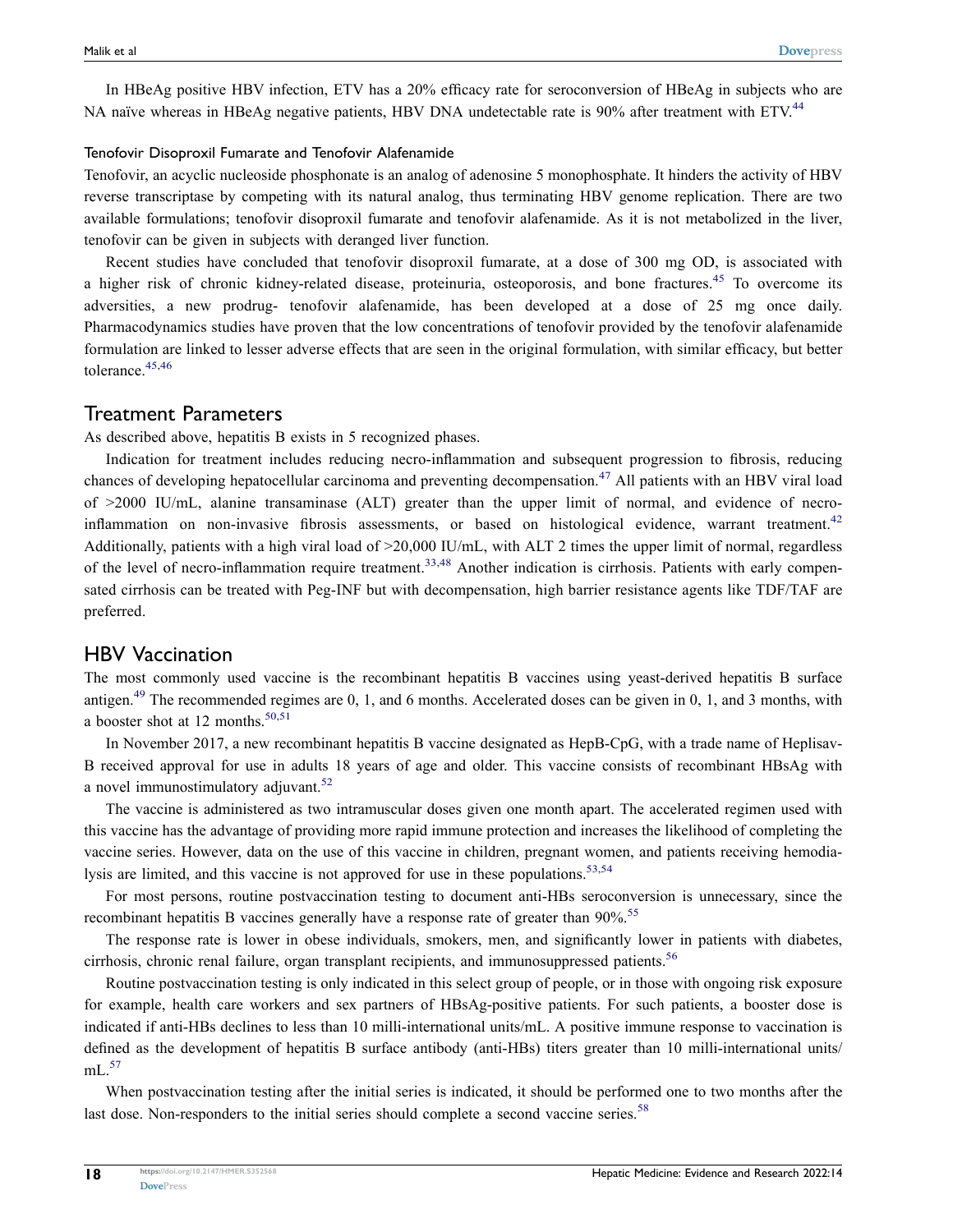Individuals who fail to respond after a second series are unlikely to benefit from further vaccination, and should be tested for undiagnosed chronic HBV infection.<sup>[57](#page-12-27)</sup>

<span id="page-7-0"></span>A new generation of recombinant HBV vaccines expressed in mammalian cells containing Pre-S/S epitopes has been developed in several countries. These are especially useful in high-risk groups and non-responders, as opposed to conventional HBV vaccines.<sup>[59](#page-12-29)</sup> These have been shown to be highly immunogenic, and induce faster and higher seroprotection rates against HBV with higher anti-HBs levels compared to conventional yeast-derived vaccines. There is also some evidence to suggest that such Pre-S/S vaccines might be efficacious not only for prevention, but also for treatment of persistent HBV infection.<sup>60</sup>

### <span id="page-7-1"></span>Way Forward

Various emerging drugs like host targeting agents and direct-acting antivirals are under investigation as a potential source of treating hepatitis B virus infection by affecting cccDNA.

#### Core Protein Assembly Modulators

These are a new class of antiviral agents that inhibit the assembly of core proteins around the viral genome to form the nucleocapsid. The assembly of core proteins is inhibited so viral replication cannot occur. There is thus, the production of empty capsids. $61,62$  $61,62$ 

<span id="page-7-2"></span>ABI-H0731 is an investigational inhibitor of the HBV core protein. In randomized, placebo-controlled Phase 1 and 2 studies, the drug has been effective in viral suppression in a dose dependent manner.

GSK3228836 is an antisense oligonucleotide targeting HBV RNA. It is currently under investigation in an open-label single-arm exploratory study in patients with HBeAg negative CHB.

#### Entry Inhibitors

HBV and HDV gain entry into hepatocytes via NTCP receptors. Bulevirtide (Myrcludex-B) is a novel entry inhibitor. Studies conducted have shown a decline in HBV viral load, however, the agent has minimal effect on hepatocytes already harboring the virus making it less efficacious for monotherapy. Thus, it is considered to be a synergistic agent with other antiviral medications.

#### cccDNA Silencing

After the HBV virus gains entry into hepatocytes, the genome enters into the nucleus in its relaxed circular DNA form, where it is subsequently converted to covalently-closed circular DNA form (cccDNA). Zinc finger nucleases are known to inhibit this conversion, epigenetically modify cccDNA, and degrade it. It remains an attractive upcoming class of antiviral due to its capability of reducing cccDNA.<sup>[63](#page-12-33)</sup>

<span id="page-7-3"></span>VIR-2218 is an investigational GalNAc-conjugated small interfering ribonucleic acid (siRNA), which is capable of targeting region X of the HBV genome, thus halting transcription from the integrated HBV DNA and the  $ccDNA$ .<sup>[63](#page-12-33)</sup>

PreS1-polypeptide vaccination presents strong immunogenicity for both B-cell and T-cell responses. Studies in mice models demonstrated that the new anti-PreS1 is capable of clearing HBV DNA in carrier mice and prevents infection of healthy cells.

Thus, the future may bring many Medicines that may enable a cure for HBV.

### **Hepatitis C Virus**

#### **Discovery**

<span id="page-7-4"></span>The Center for Disease Control and California Biotechnology Company had first discovered the non-A non-B hepatitis (NANBH) later named Hepatitis C. Its genome was identified soon after as a single-stranded RNA.<sup>[64](#page-13-2)</sup>

### Epidemiology and Pathogenesis

HCV binds to the host cell receptors and enters the cell via clathrin-mediated endocytosis. The viral genome is liberated from its envelope during endocytosis and the single-stranded positive polarity RNA enters into the cytoplasm where the

**19**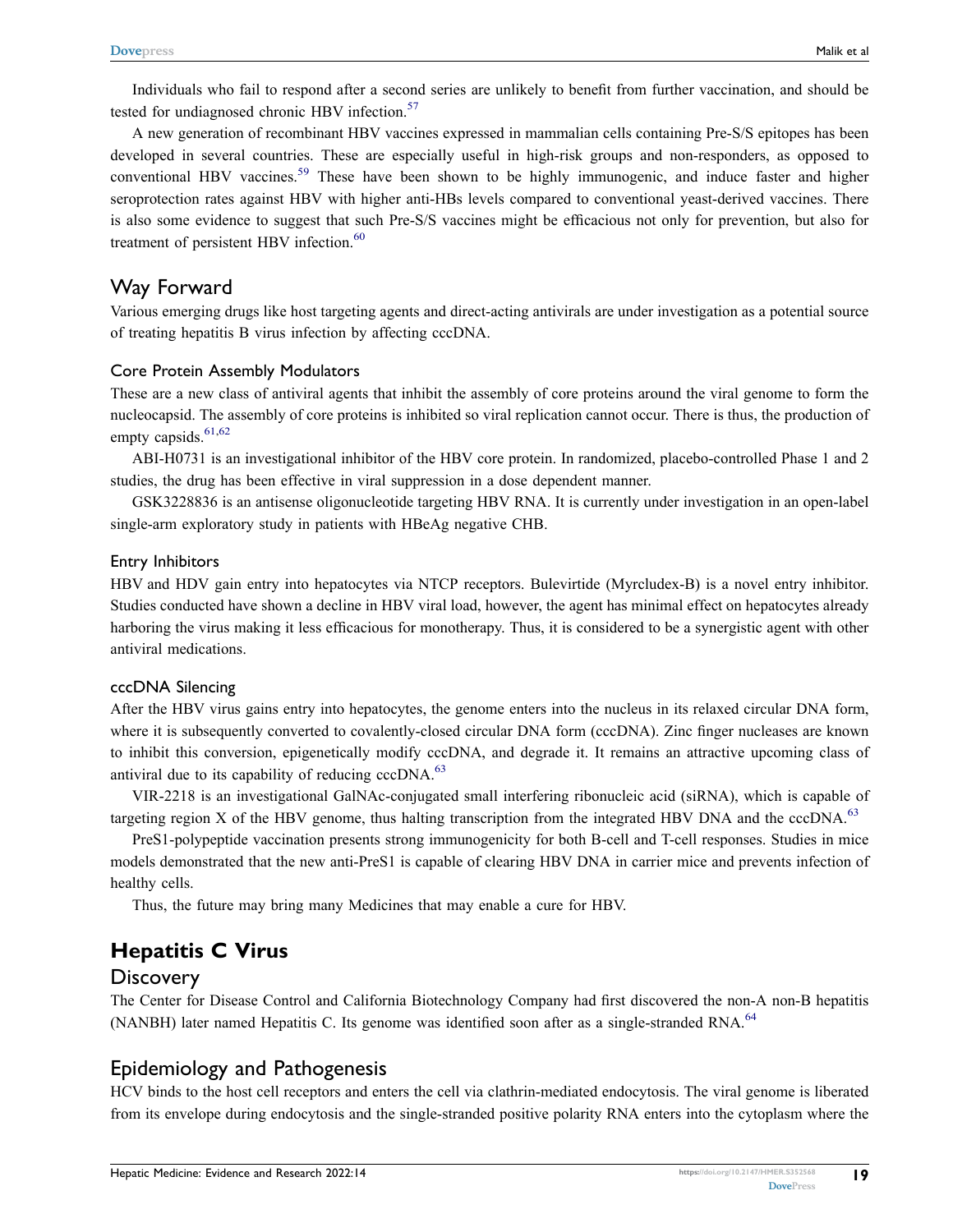<span id="page-8-0"></span>RNA acts as a template for protein translation. NS3, NS4, NS5A and NS5B are nonstructural proteins which are important sites for therapeutic actions of the new direct-acting antiviral drugs.<sup>[65](#page-13-3)</sup>

The World Health Organization had created a Global Hepatitis Strategy in 2015 that aimed to eliminate viral hepatitis by 2030 with a reduction in incidence by 90%, and a 65% reduction in mortality. However, even with the advent of new direct-acting antivirals (DAAs), developing countries face little chance of reaching the goals of the Global Hepatitis strategy by 2030, as only a few countries have granted coverage for DAAs.<sup>[66,](#page-13-4)[67](#page-13-5)</sup> Egypt is the only developing country of the 9 countries, that are aimed to achieve this target by 2030.

<span id="page-8-1"></span>Furthermore, with the use of injectable drugs on the rise, especially amongst the young population, the prevalence of HCV is further increasing. The majority of these injectable drug users remain undiagnosed and represent a major proportion of the high-risk individuals, who continue to spread infection and contribute to the global disease burden.<sup>[68](#page-13-6),[69](#page-13-7)</sup>

#### Diagnostic Tests

Immunoassay for antibodies against HCV (anti-HCV) is the test of choice for diagnosis and screening of HCV patients. Anti-HCV positivity suggests ongoing or past infection. The next step for confirming the diagnosis is HCV RNA testing via polymerase chain reaction (PCR). Previously, genotyping was important but now it is not necessary in most cases after the advent of pan-genotypic DAAs.

It is important however, to note that there is an estimated 56–70 day "window period", in which antibody titers may not be detectable. To overcome this hurdle and detect infection earlier on, HCV core antigen (HCVcAg) quantification assay has also been developed as a marker of infection, which has a high clinical sensitivity and is relatively inexpensive. However, it's use is limited as only few research centres have it available and HCV RNA detection remains the gold-standard in confirming HCV infection in clinical practice.<sup>70,[71](#page-13-9)</sup>

#### <span id="page-8-3"></span>Management and Prevention

<span id="page-8-4"></span>The main goal of HCV therapy is to achieve undetectable HCV-RNA in serum. Initial management regimes included Peg-INF and Ribavirin. However, treatment was characterized by poor success rates, and adverse effects.<sup>72</sup>

In 2015, multiple direct-acting antivirals emerged that revolutionized HCV treatment. There are four classes of drugs that are classified according to their target protein. These include NS3/4a protease inhibitors, NS5B nucleoside polymerase inhibitors, NS5B non-nucleoside polymerase inhibitors (NNPIs), and NS5A inhibitors.<sup>73</sup>

<span id="page-8-7"></span><span id="page-8-6"></span><span id="page-8-5"></span>NS3/4a are proteases involved in post-translational modifications of the newly synthesized polyprotein.<sup>[74](#page-13-12)</sup> NS5A plays a role in the organization of the replication complex and assembling the virion before its cellular exit.<sup>75</sup> Nonstructural protein 5B (NS5B) is a viral protein that is an RNA-dependent RNA polymerase, thus essential for HCV viral replication[.76](#page-13-14) Sofosbuvir is the first NS5B nucleoside polymerase inhibitor available. Other newer agents are Glecaprevir, Grazoprevir, and Paritaprevir. NS5A inhibitors include Pibrentasvir and Elbasvir.<sup>77</sup>

<span id="page-8-9"></span><span id="page-8-8"></span>Other NS5A's are used in combination with Sofosbuvir, including Sofosbuvir and Velpatasvir, and Sofosbuvir and Ledipasvir. Both these combinations can be given in cirrhosis regardless of severity, but due to the excreted metabolite of Sofosbuvir that is GS 331007, their use is limited in patients with an eGFR  $\leq 30$ .<sup>[78](#page-13-16)</sup>

<span id="page-8-10"></span>The development of pan-genotypic combination DAAs have revolutionized HCV treatment – the need for pegylated interferon has been removed and the use of ribavirin and need for virological testing services, have considerably reduced. Whilst these combination therapies have simplified treatment to a great deal, some genotypes (such as genotype 3), still require adjustment in the selection of agents, duration of treatment and the need for adjuvant ribavirin. It is therefore, important for national health authorities to select specific combination therapies, based on the regional genotypic prevalence to overcome the aforementioned constraints, in addition to some baseline resistance polymorphisms. Furthermore, these treatment regimens are relatively costly making widespread accessibility and affordability in developing countries limited, which poses yet another constraint.<sup>79</sup>

<span id="page-8-11"></span><span id="page-8-2"></span>Whilst pharmacological therapy remains the definitive management, it is also imperative to educate the population about the transmission of HCV infection, as a lack of awareness has most commonly been associated with spread of disease. High-risk individuals should be preferentially screened, and latest anti-HCV medications should be made easily available.<sup>[68](#page-13-6),[69](#page-13-7)</sup>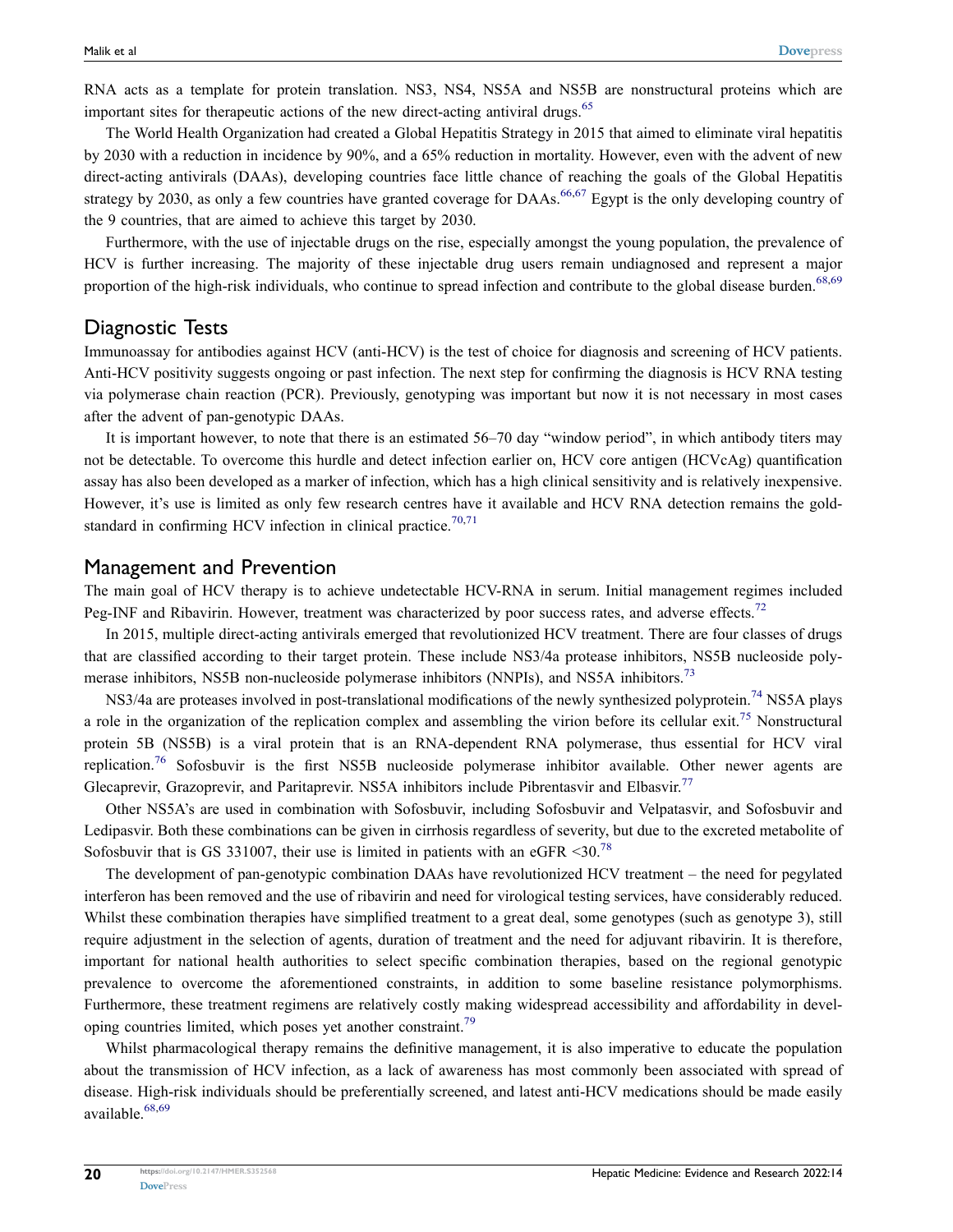### Way Forward

Pan-genotypic DDAs are a treatment of choice for HCV with excellent efficacy. Active screening and treatment along with educating people regarding preventive measures are the need of the hour, especially for third world countries. These measures will help to achieve the WHO aims of eliminating viral hepatitis by 2030.

# **Hepatitis D Virus (HDV)**

### **Discovery**

<span id="page-9-0"></span>HDV was first discovered by Rizetto, in 1977 and it is a 30–35 nm, circular, and covalently-closed single-stranded RNA virus. $80,81$  $80,81$ 

### Epidemiology and Pathogenesis

An estimated 60 million people are infected with HDV globally.<sup>[82](#page-13-20)</sup> It is a defective virus that does not synthesize its envelope proteins, thus requiring the HBV surface antigen in the host cells to complete its replication. HDV is capable of entering into hepatocytes and replicating its genome. It is however, unable to release its virions without the simultaneous co-infection with  $HBV<sup>83</sup>$ 

<span id="page-9-3"></span><span id="page-9-2"></span>Simultaneous HDV and HBV co-infection manifests as acute hepatitis, with fever, nausea, vomiting, and jaundice.<sup>[84](#page-13-22)</sup> There is a biphasic increase in aminotransferase, with an initial peak due to HBV replication and the second peak due to HDV viremia.[85](#page-13-23) Another manifestation is HDV superinfection in an individual who is chronically infected with HBV. In both scenarios, there lies a risk of acute liver failure.<sup>[86](#page-13-24)</sup>

### <span id="page-9-4"></span>Diagnostic Tests

HDV screening is recommended in individuals who are chronically infected with HBV. Anti-HDV antibodies can be detected with enzyme-linked immunosorbent assays (ELISA) or Rapid immunosorbent assays (RIA), and are available as IgM and IgG antibodies for the diagnosis of acute or chronic infections, respectively. The test, however, may not be positive in the initial days-weeks of the infection. HDV RT-PCR remains the confirmatory test of choice. This distinguishes an ongoing infection from past infections.  $87,88$  $87,88$ 

### <span id="page-9-5"></span>Management and Prevention

The goals of therapy for a dual HDV and HBV are similar to the endpoint of treatment for HBV; to achieve a virological response with undetectable HDV and HBV PCR, with a sustained virological response up to 24 weeks post-treatment. However, in the case of CHD, relapse rates remain as high as 50% in patients treated with PEG-IFN.

<span id="page-9-6"></span>PEG-IFN remains the only recommended treatment for HDV, with a meta-analysis reporting a 25% sustained suppression of HDV RNA 24 weeks post-treatment. The recommended duration of therapy is 48 weeks.<sup>[89](#page-13-27)</sup>

<span id="page-9-1"></span>Nucleoside/Nucleotide analogs have not proven beneficial in CHD infections, thus not recommended. Preventive measures and early screening of hepatitis B patients for hepatitis D are important as the only recommended treatment is PEG-IFN alpha, which can be given predominantly in non-cirrhotic patients only.<sup>[83](#page-13-21)</sup>

### Way Forward

Drugs in the development phase include agents that inhibit crucial steps for viral entry and assembly in the host cells. Myrcludex B, a myristoylated lipopeptide has a similar N terminal amino acid structure to L-HBsAg, thus is capable of binding to NCTP and preventing viral entry into the cell.<sup>90</sup>

<span id="page-9-7"></span>Lonafarnib is a farnesylation inhibitor. It prevents farnesylation of L-HDAg, thus inhibiting the assembly of HDV RNP with HBsAg. Multiple studies have shown a reduction in HDV RNA levels on sorafenib, combined with PEG-IFN /Ritonavir, but relapse is seen 8 weeks post-treatment.<sup>[91](#page-13-29),[92](#page-13-30)</sup>

<span id="page-9-9"></span><span id="page-9-8"></span>Various ongoing trials are combing interferon lambda with lonafarnib as well. Nucleic acid polymers and drugs like ezetimibe are under investigation for the treatment of chronic hepatitis  $D<sup>93</sup>$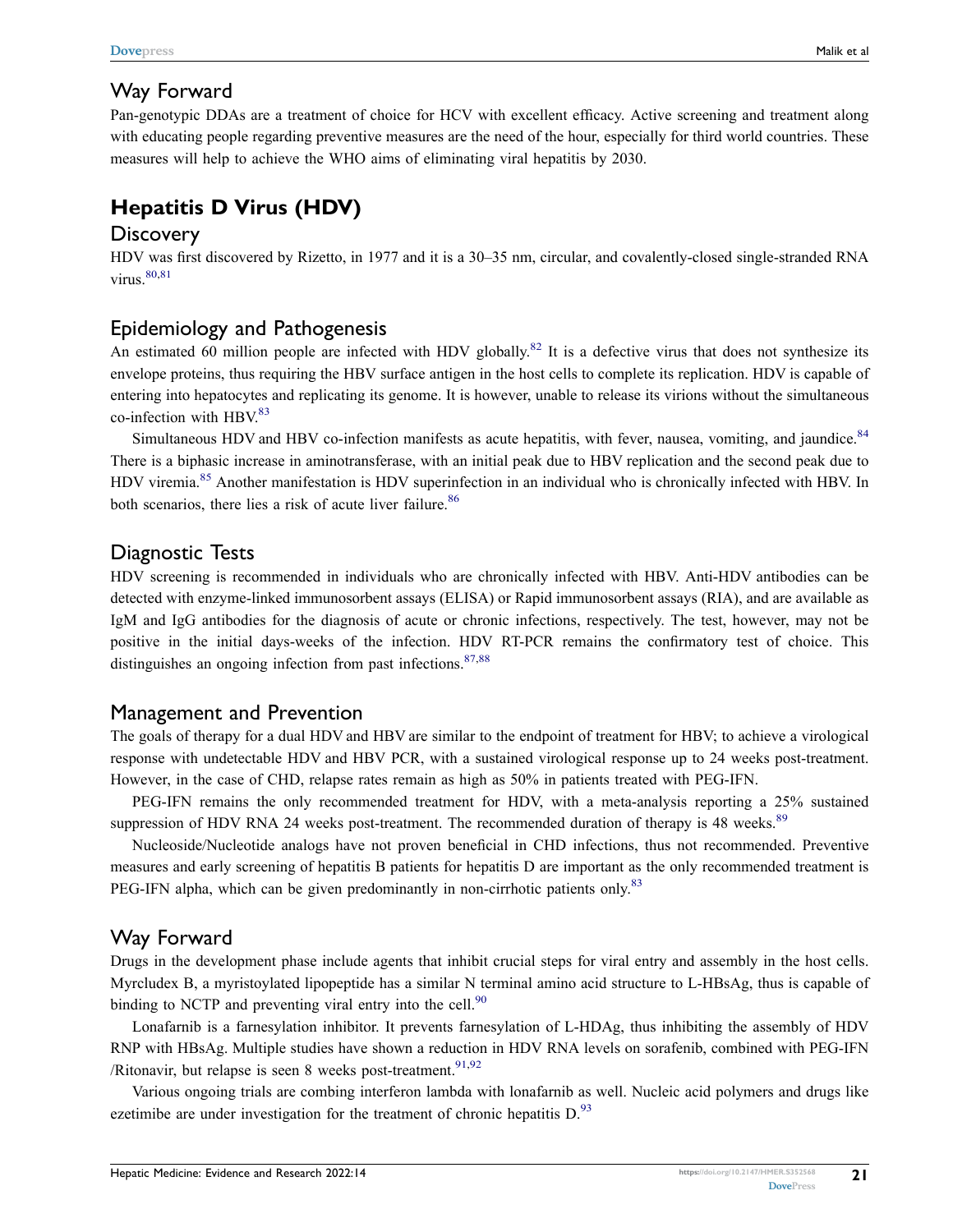HBV vaccines work to protect against HBV and HDV, by reducing the number of individuals at risk of HBV. Currently, no encouraging results have been demonstrated for vaccines to protect against HDV in HBV-infected individuals.

# **Hepatitis E (HEV)**

### **Discovery**

<span id="page-10-1"></span><span id="page-10-0"></span>In 1990, Reyes et al successfully sequenced the Hepatitis E virus genome.<sup>[94](#page-13-32)</sup> HEV is a 7.2kB single-stranded positive polarity RNA virus belonging to the Hepeviridae family.<sup>[95](#page-13-33)</sup>

### Epidemiology and Pathogenesis

Globally hepatitis E is a growing cause of concern as it is one of the leading causes of viral hepatitis. There are at least 4 genotypes that can infect humans. The annual number of recorded cases has been a staggering 20 million with 3.3 million symptomatic cases and a death toll of  $60,000$  reported.<sup>[96](#page-13-34)</sup> HEV has also remained one of the main factors in causing maternal and fetal mortality during pregnancy, and around 15–60% of acute hepatitis E infection progresses to acute liver failure in pregnant patients in developing countries.  $97,98$  $97,98$  In Iran, epidemiological studies have reported seropositivity between 3.6 to 7.4% amongst pregnant women, depending upon the geographical location and the level of hygiene in each area.<sup>[99](#page-14-2)</sup>

<span id="page-10-3"></span><span id="page-10-2"></span>The main source of transmission is the fecal-oral route through contaminated water sources or undercooked meat.

Usually, hepatitis resulting from HEV has a self-limiting course, with an incubation period of 2–8 weeks, and prodromal symptoms of jaundice, fatigue, nausea, and vomiting. However, chronicity resulting in liver damage and cirrhosis has been seen in elderly, immunocompromised individuals, and/or HIV-positive individuals.<sup>[100](#page-14-3)</sup>

<span id="page-10-4"></span>An important breakthrough in understanding the variations in HEV clinical manifestations is the genomic mutations. The HEV genome is a capped virus that attains this character due to the presence of ORF-1 encoded methyltransferase. A multitude of studies have demonstrated that a mutation in the ORF-1 region for methyltransferase is present in patients infected with HEV causing acute viral hepatitis or acute liver failure. Paradoxically, single point mutation of H105R resulted in lower viremia, thus being a possible target of therapy. A G1634R point mutation in RdRp in immunocom-promised individuals correlated with higher viremia and resistance to Ribavirin treatment.<sup>[101](#page-14-4)</sup>

### <span id="page-10-5"></span>Diagnostic Tests

<span id="page-10-6"></span>Detection of Serum IgM antibodies against Hepatitis E is the most commonly used diagnostic test whereas, Hepatitis E PCR testing is reserved for a limited number of patients including the elderly and immunocompromised.<sup>[102](#page-14-5)</sup>

### Management and Prevention

Symptomatic treatment for the majority of patients and avoidance of hepatotoxic drugs will lead to full recovery but during pregnancy, chances of acute liver failure are more and close monitoring is mandatory for such patients. Rarely genotypes 3 and 4 can lead to chronic infection especially in the elderly and immunocompromised individuals. Ribavirin has a role in the treatment of hepatitis E in immunocompromised patients.<sup>[103](#page-14-6),[104](#page-14-7)</sup>

### <span id="page-10-7"></span>Way Forward

HEV vaccine is not readily available in the world but Hecolin is a commercially available approved hepatitis E vaccine in China with promising control of epidemic and sporadic hepatitis E cases. The way forward will be similar to HAV as the mode of spread is the same. Improving sanitation, educating the public, providing HEV vaccination and perhaps even including this in pediatric vaccination programs, will help us to control and eradicate this disease.<sup>[105](#page-14-8)</sup>

## <span id="page-10-8"></span>**Conclusion**

Viral hepatitis continues to harbor a significant global health burden and a fundamental understanding of its structural, epidemiological and clinical features are imperative in the fight to eradicate the disease. Efficient and risk-based screening programs, combined with advanced diagnostic modalities allow prompt recognition of infection and early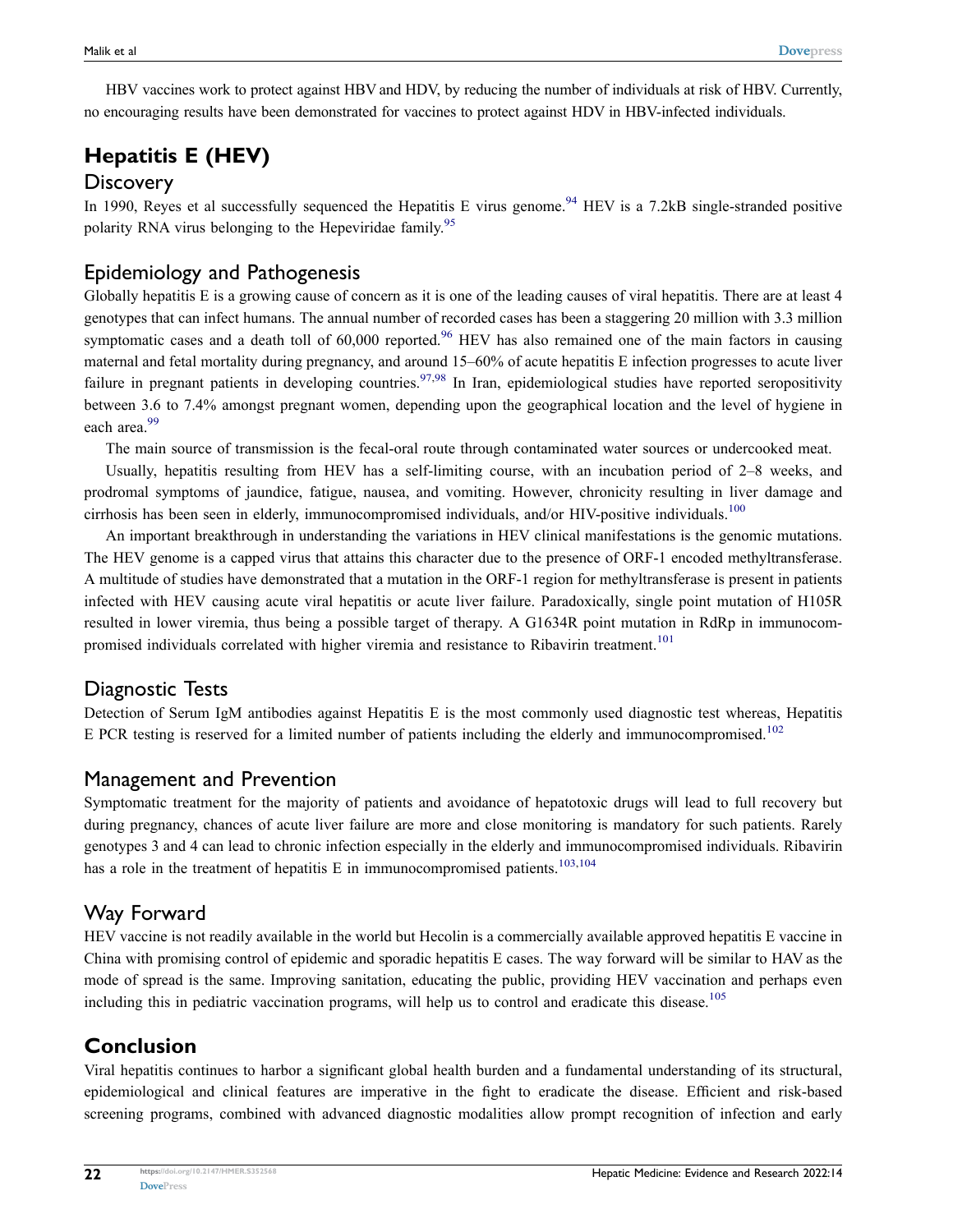<span id="page-11-6"></span>initiation of treatment, thereby controlling disease transmission. With continuous progress in anti-viral therapies available, the challenge of tackling this ubiquitous infection has greatly reduced however, efforts towards prevention such as vaccination, remain the first-step and are of paramount importance. It is through these key measures, and the establishment of global health policies that sanction widespread accessibility to the latest diagnostic tests and therapeutic drugs, that we can achieve our goal of a hepatitis-free world.

### **Disclosure**

The authors report no conflicts of interest in this work.

### **References**

- <span id="page-11-0"></span>1. Jefferies M, Rauff B, Rashid H, Lam T, Rafiq S. Update on global epidemiology of viral hepatitis and preventive strategies. *World J Clin Cases*. [2018](#page-1-1);6(13):589–599. doi:[10.12998/wjcc.v6.i13.589](https://doi.org/10.12998/wjcc.v6.i13.589)
- <span id="page-11-1"></span>2. Lin J, Wu J-F, Zhang Q, Zhang H-W, Cao G-W. Virus-related liver cirrhosis: molecular basis and therapeutic options. *World J Gastroenterol*. [2014](#page-1-2);20(21):6457–6469. doi:[10.3748/wjg.v20.i21.6457](https://doi.org/10.3748/wjg.v20.i21.6457)
- <span id="page-11-2"></span>3. Ringelhan M, McKeating JA, Protzer U. Viral hepatitis and liver cancer. *Philos Trans R Soc Lond B Biol Sci*. [2017;](#page-1-2)372(1732):20160274. doi:[10.1098/rstb.2016.0274](https://doi.org/10.1098/rstb.2016.0274)
- <span id="page-11-3"></span>4. World Health Organization. Global progress report on HIV, viral hepatitis and sexually transmitted infections; [2021](#page-1-3).
- <span id="page-11-4"></span>5. Schilsky ML. Hepatitis B "360". *Transplant Proc*. [2013;](#page-1-3)45(3):982–985. doi:[10.1016/j.transproceed.2013.02.099](https://doi.org/10.1016/j.transproceed.2013.02.099)
- <span id="page-11-5"></span>6. Jacobsen KH, Wiersma ST. Hepatitis A virus seroprevalence by age and world region, 1990 and 2005. *Vaccine*. [2010;](#page-1-4)28(41):6653–6657. doi:[10.1016/j.vaccine.2010.08.037](https://doi.org/10.1016/j.vaccine.2010.08.037)
- <span id="page-11-7"></span>7. Feinstone SM, Kapikian AZ, Purceli RH. Hepatitis A: detection by immune electron microscopy of a virus-like antigen associated with acute illness. *Science*. [1973;](#page-3-0)182(4116):1026–1028. doi:[10.1126/science.182.4116.1026](https://doi.org/10.1126/science.182.4116.1026)
- 8. Cuthbert JA. Hepatitis A: old and new. *Clin Microbiol Rev*. 2001;14(1):38–58. doi:[10.1128/CMR.14.1.38-58.2001](https://doi.org/10.1128/CMR.14.1.38-58.2001)
- <span id="page-11-8"></span>9. Saberifiroozi M. Prevention of hepatitis A infection. *Hepat Mon*. 2005;5:19–27.
- <span id="page-11-9"></span>10. Zuckerman AJ. Hepatitis Viruses. In: Baron S, editor. Medical Microbiology. 4th edition. Galveston (TX): University of Texas Medical Branch at Galveston; [1996](#page-3-1). Chapter 70
- <span id="page-11-10"></span>11. Franco E, Meleleo C, Serino L, Sorbara D, Zaratti L. Hepatitis A: epidemiology and prevention in developing countries. *World J Hepatol*. [2012](#page-3-2);4(3):68–73. doi:[10.4254/wjh.v4.i3.68](https://doi.org/10.4254/wjh.v4.i3.68)
- <span id="page-11-11"></span>12. Agrawal A, Singh S, Kolhapure S, Hoet B, Arankalle V, Mitra M. Increasing burden of hepatitis A in adolescents and adults and the need for long-term protection: a review from the Indian subcontinent. *Infect Dis Ther*. [2019;](#page-3-3)8(4):483–497. doi:[10.1007/s40121-019-00270-9](https://doi.org/10.1007/s40121-019-00270-9)
- <span id="page-11-12"></span>13. Ruiz-Gomez J, Bustamante-Calvillo ME. Hepatitis A antibodies: prevalence and persistence in a group of Mexican children. *Am J Epidemiol*. [1985](#page-3-4);121(1):116–119. doi:[10.1093/oxfordjournals.aje.a113973](https://doi.org/10.1093/oxfordjournals.aje.a113973)
- <span id="page-11-13"></span>14. Franco E, Giambi C, Ialacci R, Coppola RC, Zanetti AR. Risk groups for hepatitis A virus infection. *Vaccine*. [2003;](#page-3-5)21(19–20):2224–2233. doi:[10.1016/S0264-410X\(03\)00137-3](https://doi.org/10.1016/S0264-410X(03)00137-3)
- <span id="page-11-14"></span>15. Koenig KL, Shastry S, Burns MJ. Hepatitis A virus: essential knowledge and a novel identify-isolate-inform tool for frontline healthcare providers. *West J Emerg Med*. [2017;](#page-3-6)18(6):1000–1007. doi:[10.5811/westjem.2017.10.35983](https://doi.org/10.5811/westjem.2017.10.35983)
- <span id="page-11-15"></span>16. Ryu S, Won SA, Uh J, Song JY. Hepatitis A virus infection from a contaminated tap of ground water facility in a Neighborhood Park, Republic of Korea. *Infect Chemother*. [2019;](#page-3-6)51(1):62–66. doi:[10.3947/ic.2019.51.1.62](https://doi.org/10.3947/ic.2019.51.1.62)
- <span id="page-11-16"></span>17. Snooks MJ, Bhat P, Mackenzie J, Counihan NA, Vaughan N, Anderson DA. Vectorial entry and release of hepatitis A virus in polarized human hepatocytes. *J Virol*. [2008](#page-3-7);82(17):8733–8742. doi:[10.1128/JVI.00219-08](https://doi.org/10.1128/JVI.00219-08)
- <span id="page-11-17"></span>18. Hirai-Yuki A, Hensley L, Whitmire JK, Lemon SM. Biliary secretion of Quasi-enveloped human hepatitis A virus. *mBio*. [2016](#page-3-8);7(6):e01998–16. doi:[10.1128/mBio.01998-16](https://doi.org/10.1128/mBio.01998-16)
- <span id="page-11-18"></span>19. Koff RS. Clinical manifestations and diagnosis of hepatitis A virus infection. *Vaccine*. [1992;](#page-3-9)10(Suppl 1):S15–S177. doi:[10.1016/0264-410X\(92\)](https://doi.org/10.1016/0264-410X(92)90533-P) [90533-P](https://doi.org/10.1016/0264-410X(92)90533-P)
- <span id="page-11-19"></span>20. Nainan OV, Xia G, Vaughan G, Margolis HS. Diagnosis of hepatitis a virus infection: a molecular approach. *Clin Microbiol Rev*. [2006](#page-3-9);19 (1):63–79. doi:[10.1128/CMR.19.1.63-79.2006](https://doi.org/10.1128/CMR.19.1.63-79.2006)
- <span id="page-11-20"></span>21. Walker CM. Adaptive immune responses in hepatitis A virus and hepatitis E virus infections. *Cold Spring Harb Perspect Med*. [2019;](#page-3-10)9(9): a033472. doi:[10.1101/cshperspect.a033472](https://doi.org/10.1101/cshperspect.a033472)
- <span id="page-11-21"></span>22. Dienstag JL, Alling DW, Purcell RH. Quantitation of antibody to hepatitis A antigen by immune electron microscopy. *Infect Immun*. [1976](#page-3-0);13 (4):1209–1213. doi:[10.1128/iai.13.4.1209-1213.1976](https://doi.org/10.1128/iai.13.4.1209-1213.1976)
- <span id="page-11-22"></span>23. Burkholder BT, Coronado VG, Brown J, et al. Nosocomial transmission of hepatitis A in a pediatric hospital traced to an anti-hepatitis A virus-negative patient with immunodeficiency. *Pediatr Infect Dis J*. [1995](#page-3-11);14(4):261–266. doi:[10.1097/00006454-199504000-00003](https://doi.org/10.1097/00006454-199504000-00003)
- <span id="page-11-23"></span>24. Castrodale L, Fiore A, Schmidt T. Detection of immunoglobulin M antibody to hepatitis A virus in Alaska residents without other evidence of hepatitis. *Clin Infect Dis*. [2005](#page-3-11);41(9):e86–e88. doi:[10.1086/497073](https://doi.org/10.1086/497073)
- <span id="page-11-24"></span>25. Young MK, Cripps AW. Passive immunization for the public health control of communicable diseases: current status in four high-income countries and where to next. *Hum Vaccin Immunother*. [2013;](#page-3-12)9(9):1885–1893. doi:[10.4161/hv.25311](https://doi.org/10.4161/hv.25311)
- <span id="page-11-25"></span>26. Manka P, Verheyen J, Gerken G, Canbay A. Liver failure due to acute viral hepatitis (A-E). *Visc Med*. [2016](#page-3-12);32(2):80–85. doi:[10.1159/](https://doi.org/10.1159/000444915) [000444915](https://doi.org/10.1159/000444915)
- <span id="page-11-26"></span>27. Bravo C, Mege L, Vigne C, Thollot Y. Clinical experience with the inactivated hepatitis A vaccine, avaxim 80U pediatric. *Expert Rev Vaccines*. [2019](#page-3-13);18(3):209–223. doi:[10.1080/14760584.2019.1580578](https://doi.org/10.1080/14760584.2019.1580578)
- <span id="page-11-27"></span>28. Patient R, Hourioux C, Roingeard P. Morphogenesis of hepatitis B virus and its subviral envelope particles. *Cell Microbiol*. [2009](#page-4-0);11 (11):1561–1570. doi:[10.1111/j.1462-5822.2009.01363.x](https://doi.org/10.1111/j.1462-5822.2009.01363.x)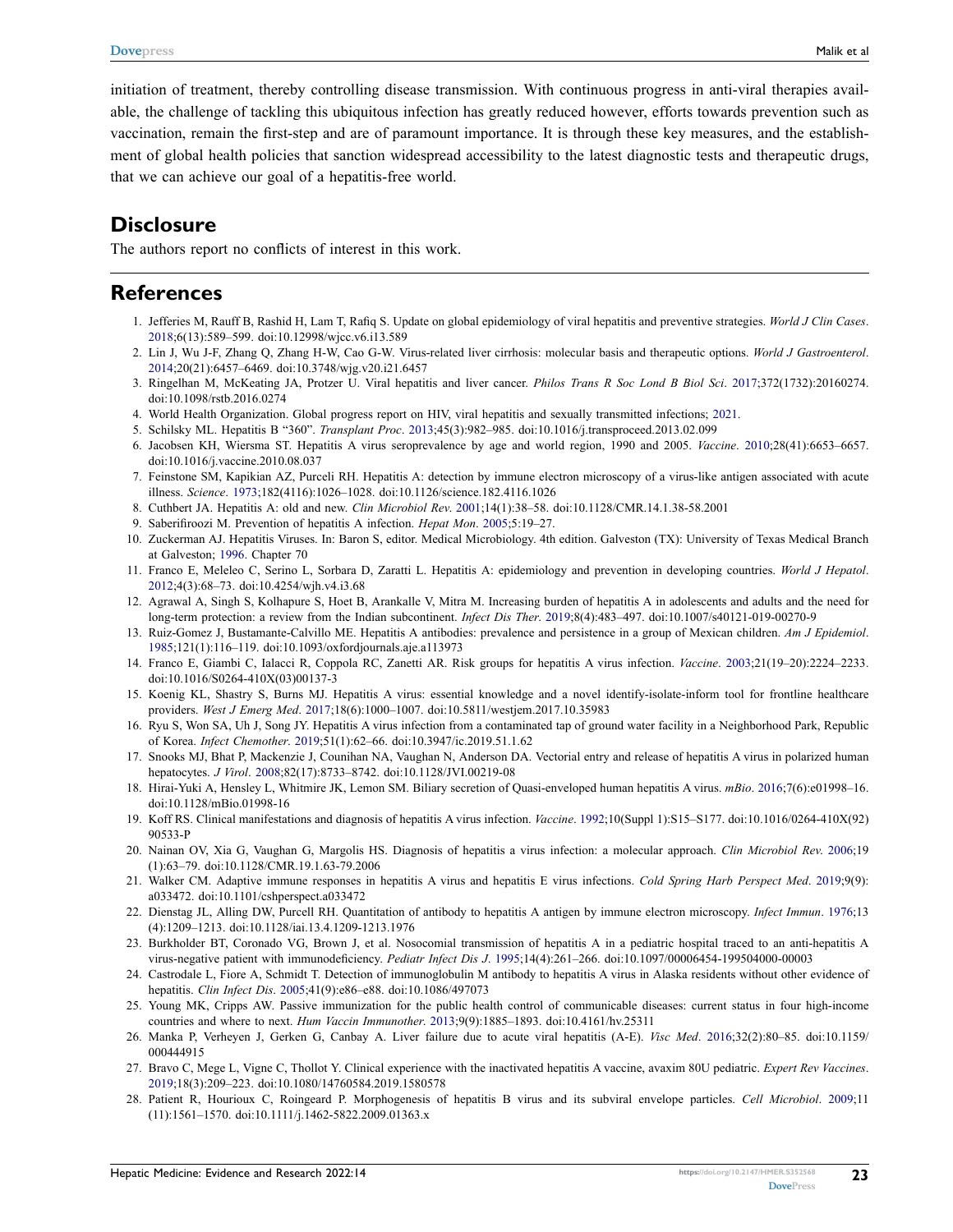- <span id="page-12-0"></span>29. Shepard CW, Simard EP, Finelli L, Fiore AE, Bell BP. Hepatitis B virus infection: epidemiology and vaccination. *Epidemiol Rev*. [2006](#page-4-1);28:112–125. doi:[10.1093/epirev/mxj009](https://doi.org/10.1093/epirev/mxj009)
- <span id="page-12-1"></span>30. Coppola N, Onorato L, Minichini C, et al. Clinical significance of hepatitis B surface antigen mutants. *World J Hepatol*. [2015;](#page-4-2)7(27):2729. doi:[10.4254/wjh.v7.i27.2729](https://doi.org/10.4254/wjh.v7.i27.2729)
- <span id="page-12-2"></span>31. Krajden M, McNabb G, Petric M. The laboratory diagnosis of hepatitis B virus. *Can J Infect Dis Med Microbiol*. [2005;](#page-4-3)16(2):65–72. doi:[10.1155/2005/450574](https://doi.org/10.1155/2005/450574)
- <span id="page-12-3"></span>32. Maruyama T, Schödel F, Iino S, et al. Distinguishing between acute and symptomatic chronic hepatitis B virus infection. *Gastroenterology*. [1994](#page-4-4);106:1006. doi:[10.1016/0016-5085\(94\)90761-7](https://doi.org/10.1016/0016-5085(94)90761-7)
- <span id="page-12-4"></span>33. Terrault NA, Lok ASF, McMahon BJ, et al. Update on prevention, diagnosis, and treatment of chronic hepatitis B: AASLD 2018 hepatitis B guidance. *Hepatology*. [2018](#page-4-5);67:1560. doi:[10.1002/hep.29800](https://doi.org/10.1002/hep.29800)
- <span id="page-12-5"></span>34. Cheung WI, Lin SY, Leung VK, et al. Prospective evaluation of seropositive occult hepatitis B viral infection in lymphoma patients receiving chemotherapy. *Hong Kong Med J*. [2011](#page-4-6);17:376–380.
- <span id="page-12-6"></span>35. Makvandi M. Update on occult hepatitis B virus infection. *World J Gastroenterol*. [2016](#page-5-0);22(39):8720–8734. doi:[10.3748/wjg.v22.i39.8720](https://doi.org/10.3748/wjg.v22.i39.8720)
- <span id="page-12-7"></span>36. Liang TJ. Hepatitis B: the virus and disease. *Hepatology*. [2009](#page-5-1);49(S5):S13–S21. doi:[10.1002/hep.22881](https://doi.org/10.1002/hep.22881)
- <span id="page-12-8"></span>37. Tan A, Koh S, Bertoletti A. Immune response in hepatitis B virus infection. *Cold Spring Harb Perspect Med*. [2015](#page-5-2);5(8):a021428. doi:[10.1101/](https://doi.org/10.1101/cshperspect.a021428) [cshperspect.a021428](https://doi.org/10.1101/cshperspect.a021428)
- <span id="page-12-9"></span>38. Croagh CMN, Lubel JS. Natural history of chronic hepatitis B: phases in a complex relationship. *World J Gastroenterol*. [2014](#page-5-3);20 (30):10395–10404. doi:[10.3748/wjg.v20.i30.10395](https://doi.org/10.3748/wjg.v20.i30.10395)
- <span id="page-12-10"></span>39. Tang L, Covert E, Wilson E, Kottilil S. Chronic hepatitis B infection: a review. *JAMA*. [2018](#page-5-3);319:1802. doi:[10.1001/jama.2018.3795](https://doi.org/10.1001/jama.2018.3795)
- <span id="page-12-11"></span>40. Bennett JE, Dolin R, Blaser MJ. *Mandell, Douglas, and Bennett's Principles and Practice of Infectious Diseases*. Vol. 117. Elsevier Health Sciences; [2019](#page-5-4):1548–1582.e9.
- 41. Zeuzem S, Welsch C, Herrmann E. Pharmacokinetics of peginterferons. *Semin Liver Dis*. 2003;23(Suppl 1):23–28.
- <span id="page-12-12"></span>42. Palumbo E. Pegylated interferon and ribavirin treatment for hepatitis C virus infection. *Ther Adv Chronic Dis*. [2011;](#page-6-0)2(1):39–45. doi:[10.1177/](https://doi.org/10.1177/2040622310384308) [2040622310384308](https://doi.org/10.1177/2040622310384308)
- <span id="page-12-13"></span>43. Zu Siederdissen CH, Cornberg M. Management of HBV and HBV/HDV-associated liver cirrhosis. *Visc Med*. [2016;](#page-5-5)32(2):86–94. doi:[10.1159/](https://doi.org/10.1159/000445518) [000445518](https://doi.org/10.1159/000445518)
- <span id="page-12-14"></span>44. Xie Y-D, Ma H, Feng B, Wei L. Efficacy of real-world entecavir therapy in treatment-naïve chronic hepatitis B patients. *Chin Med J*. [2017](#page-6-1);130 (18):2190–2197. doi:[10.4103/0366-6999.213969](https://doi.org/10.4103/0366-6999.213969)
- <span id="page-12-15"></span>45. Casado JL. Renal and bone toxicity with the use of tenofovir: understanding at the end. *AIDS Rev*. [2016](#page-6-2);18(2):59–68.
- <span id="page-12-16"></span>46. Childs-Kean LM, Egelund EF, Jourjy J. Tenofovir alafenamide for the treatment of chronic hepatitis B monoinfection. *Pharmacotherapy*. [2018](#page-6-2);38(10):1051–1057. doi:[10.1002/phar.2174](https://doi.org/10.1002/phar.2174)
- <span id="page-12-17"></span>47. Sarri G, Westby M, Bermingham S, Hill-Cawthorne G, Thomas H. Diagnosis and management of chronic hepatitis B in children, young people, and adults: summary of NICE guidance. *BMJ*. [2013;](#page-6-3)26:346.
- <span id="page-12-18"></span>48. Terrault NA, Bzowej NH, Chang KM, Hwang JP, Jonas MM, Murad MH. A ASLD guidelines for treatment of chronic hepatitis B. *Hepatology*. [2016](#page-6-4);63(1):261–283. doi:[10.1002/hep.28156](https://doi.org/10.1002/hep.28156)
- <span id="page-12-19"></span>49. Schillie S, Vellozzi C, Reingold A, et al. Prevention of hepatitis B virus infection in the United States: recommendations of the advisory committee on immunization practices. *MMWR Recomm Rep*. [2018](#page-6-5);67:1. doi:[10.15585/mmwr.rr6701a1](https://doi.org/10.15585/mmwr.rr6701a1)
- <span id="page-12-20"></span>50. Keating GM, Noble S. Recombinant hepatitis B vaccine (Engerix-B): a review of its immunogenicity and protective efficacy against hepatitis B. *Drugs*. [2003](#page-6-6);63(10):1021–1051. doi:[10.2165/00003495-200363100-00006](https://doi.org/10.2165/00003495-200363100-00006)
- <span id="page-12-21"></span>51. Van Herck K, Leuridan E, Van Damme P. Schedules for hepatitis B vaccination of risk groups: balancing immunogenicity and compliance. *Sex Transm Infect*. [2007;](#page-6-6)83(6):426–432. doi:[10.1136/sti.2006.022111](https://doi.org/10.1136/sti.2006.022111)
- <span id="page-12-22"></span>52. Halperin SA, Ward B, Cooper C, et al. Comparison of safety and immunogenicity of two doses of investigational hepatitis B virus surface antigen co-administered with an immunostimulatory phosphorothioate oligodeoxyribonucleotide and three doses of a licensed hepatitis B vaccine in healthy adults 18–55 years of age. *Vaccine*. [2012](#page-6-7);30:2556. doi:[10.1016/j.vaccine.2012.01.087](https://doi.org/10.1016/j.vaccine.2012.01.087)
- <span id="page-12-23"></span>53. Sablan BP, Kim DJ, Barzaga NG, et al. Demonstration of safety and enhanced seroprotection against hepatitis B with investigational HBsAg-1018 ISS vaccine compared to a licensed hepatitis B vaccine. *Vaccine*. [2012](#page-6-8);30:2689. doi:[10.1016/j.vaccine.2012.02.001](https://doi.org/10.1016/j.vaccine.2012.02.001)
- <span id="page-12-24"></span>54. HEPLISAV-B [package insert]. Emeryville, CA: Dynavax Technologies Corporation; [2020.](#page-6-8) Available from: [https://www.fda.gov/downloads/](https://www.fda.gov/downloads/biologicsbloodvaccines/vaccines/approvedproducts/ucm584762.pdf) [biologicsbloodvaccines/vaccines/approvedproducts/ucm584762.pdf](https://www.fda.gov/downloads/biologicsbloodvaccines/vaccines/approvedproducts/ucm584762.pdf). Accessed February 28, 2022.
- <span id="page-12-25"></span>55. Poland GA. Hepatitis B immunization in health care workers. Dealing with vaccine nonresponse. *Am J Prev Med*. [1998](#page-6-9);15:73. doi:[10.1016/](https://doi.org/10.1016/s0749-3797(98)00032-4) [s0749-3797\(98\)00032-4](https://doi.org/10.1016/s0749-3797(98)00032-4)
- <span id="page-12-26"></span>56. Propst T, Propst A, Lhotta K, Vogel W, König P. Reinforced intradermal hepatitis B vaccination in hemodialysis patients is superior in antibody response to intramuscular or subcutaneous vaccination. *Am J Kidney Dis*. [1998;](#page-6-10)32:1041. doi:[10.1016/S0272-6386\(98\)70081-2](https://doi.org/10.1016/S0272-6386(98)70081-2)
- <span id="page-12-27"></span>57. Jack AD, Hall AJ, Maine N, et al. What level of hepatitis B antibody is protective? *J Infect Dis*. [1999](#page-6-11);179:489. doi:[10.1086/314578](https://doi.org/10.1086/314578)
- <span id="page-12-28"></span>58. Peces R, de la Torre M, Alcázar R, Urra JM. Prospective analysis of the factors influencing the antibody response to hepatitis B vaccine in hemodialysis patients. *Am J Kidney Dis*. [1997](#page-6-12);29:239. doi:[10.1016/S0272-6386\(97\)90036-6](https://doi.org/10.1016/S0272-6386(97)90036-6)
- <span id="page-12-29"></span>59. Bian Y, Zhang Z, Sun Z, et al. Vaccines targeting preS1 domain overcome immune tolerance in hepatitis B virus carrier mice. *Hepatology*. [2017](#page-7-0);66(4):1067–1082. doi:[10.1002/hep.29239](https://doi.org/10.1002/hep.29239)
- <span id="page-12-30"></span>60. Shouval D, Roggendorf H, Roggendorf M. Enhanced immune response to hepatitis B vaccination through immunization with a Pre-S1/Pre-S2/S vaccine. *Med Microbiol Immunol*. [2015;](#page-7-1)204:57–68. doi:[10.1007/s00430-014-0374-x](https://doi.org/10.1007/s00430-014-0374-x)
- <span id="page-12-31"></span>61. Zhang X, Cheng J, Ma J, et al. Discovery of novel hepatitis B virus nucleocapsid assembly inhibitors. *ACS Infect Dis*. [2018;](#page-7-2)5(5):759–768. doi:[10.1021/acsinfecdis.8b00269](https://doi.org/10.1021/acsinfecdis.8b00269)
- <span id="page-12-32"></span>62. Wu S, Zhao Q, Zhang P, et al. Discovery and mechanistic study of benzamide derivatives that modulate hepatitis B virus capsid assembly. *J Virol*. [2017;](#page-7-2)91(16):e00519–17. doi:[10.1128/JVI.00519-17](https://doi.org/10.1128/JVI.00519-17)
- <span id="page-12-33"></span>63. Zhu A, Liao X, Li S, et al. HBV cccDNA and its potential as a therapeutic target. *J Clin Transl Hepatol*. [2019](#page-7-3);7(3):258. doi:[10.14218/](https://doi.org/10.14218/JCTH.2018.00054) [JCTH.2018.00054](https://doi.org/10.14218/JCTH.2018.00054)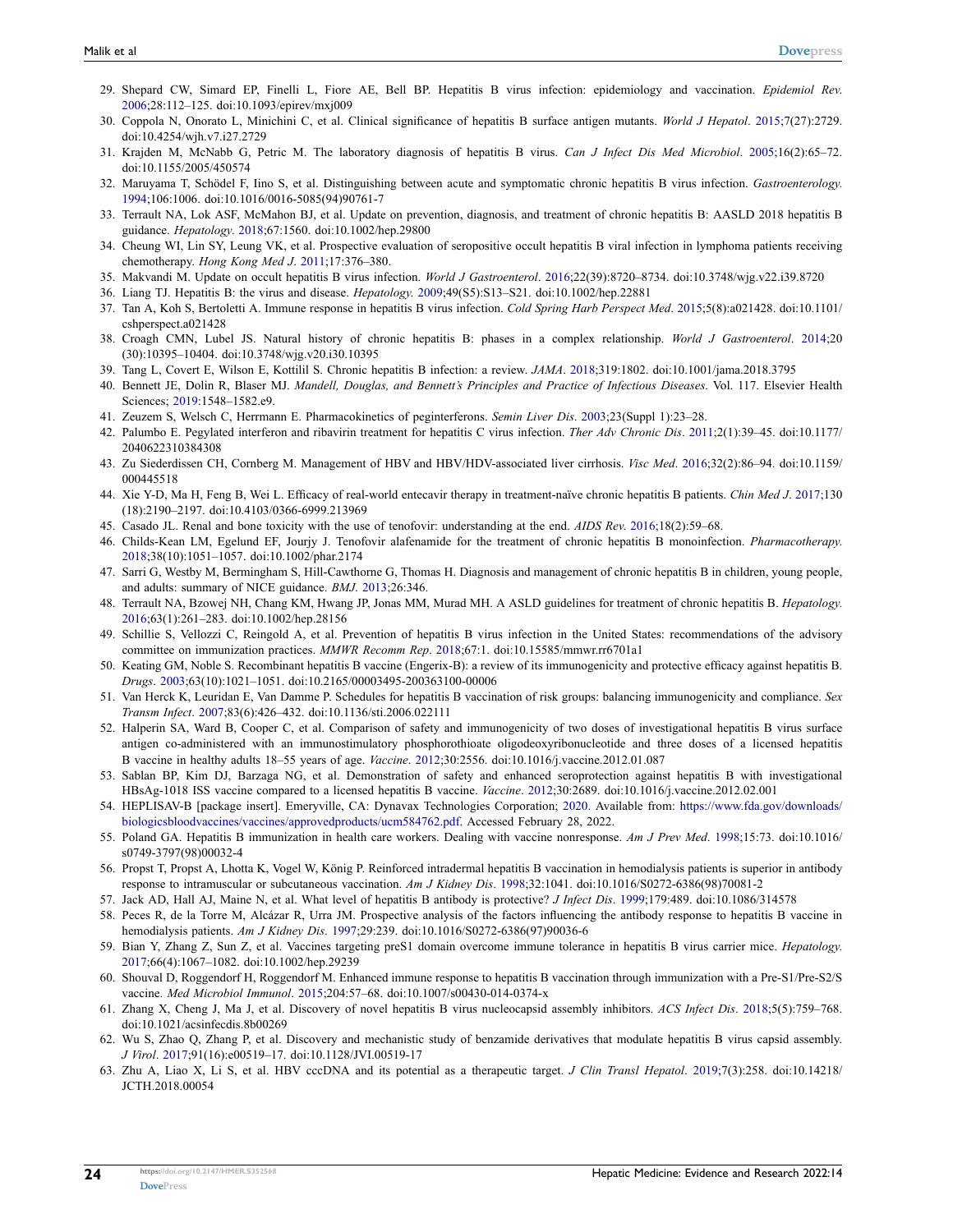- <span id="page-13-2"></span>64. Alter H. Discovery of non-A, non-B hepatitis and identification of its etiology. *Am J Med*. [1999](#page-7-4);107(6b):16s–20s. doi:[10.1016/S0002-9343\(99\)](https://doi.org/10.1016/S0002-9343(99)00375-7) [00375-7](https://doi.org/10.1016/S0002-9343(99)00375-7)
- <span id="page-13-3"></span><span id="page-13-1"></span><span id="page-13-0"></span>65. Chevaliez S, Pawlotsky JM. HCV genome and life cycle. In: Tan SL, editor. *Hepatitis C Viruses: Genomes and Molecular Biology*. Norfolk (UK): Horizon Bioscience Copyright © 2006, Horizon Bioscience; [2006.](#page-8-0)
- <span id="page-13-4"></span>66. Jafri W, Siddiqui B, Awan S. HCV-discovery to elimination, "myth or reality". *Hepatoma Res*. [2018;](#page-8-1)4:54. doi:[10.20517/2394-5079.2018.36](https://doi.org/10.20517/2394-5079.2018.36)
- <span id="page-13-5"></span>67. Waheed Y, Siddiq M, Jamil Z, Najmi MH. Hepatitis elimination by 2030: progress and challenges. *World J Gastroenterol*. [2018](#page-8-1);24 (44):4959–4961. doi:[10.3748/wjg.v24.i44.4959](https://doi.org/10.3748/wjg.v24.i44.4959)
- <span id="page-13-6"></span>68. Taherkhani R, Farshadpour F. Global elimination of hepatitis C virus infection: progresses and the remaining challenges. *World J Hepatol*. [2017](#page-8-2);9(33):1239–1252. doi:[10.4254/wjh.v9.i33.1239](https://doi.org/10.4254/wjh.v9.i33.1239)
- <span id="page-13-7"></span>69. TaherKhani R, Farshadpour F. Lurking epidemic of hepatitis C virus infection in Iran: a call to action. *World J Hepatol*. [2017;](#page-8-2)9(24):1040–1042. doi:[10.4254/wjh.v9.i24.1040](https://doi.org/10.4254/wjh.v9.i24.1040)
- <span id="page-13-8"></span>70. Hosseini-Moghaddam SM, Iran-Pour E, Rotstein C, et al. Hepatitis C core Ag and its clinical applicability: potential advantages and disadvantages for diagnosis and follow-up? *Rev Med Virol*. [2012](#page-8-3);22(3):156–165. doi:[10.1002/rmv.717](https://doi.org/10.1002/rmv.717)
- <span id="page-13-9"></span>71. Ponnuvel S, Fletcher GJ, Anantharam R, Varughese S, David VG, Abraham P. Clinical utility of hepatitis C virus core antigen (HCVcAg) assay to identify active HCV infection in hemodialysis and renal transplant patients. *PLoS One*. [2021](#page-8-3);16(4):e0250263. doi:[10.1371/journal.](https://doi.org/10.1371/journal.pone.0250263) [pone.0250263](https://doi.org/10.1371/journal.pone.0250263)
- <span id="page-13-10"></span>72. Deutsch M, Hadziyannis SJ. Old and emerging therapies in chronic hepatitis C: an update. *J Viral Hepat*. [2008;](#page-8-4)15(1):2–11. doi:[10.1111/j.1365-](https://doi.org/10.1111/j.1365-2893.2007.00887.x) [2893.2007.00887.x](https://doi.org/10.1111/j.1365-2893.2007.00887.x)
- <span id="page-13-11"></span>73. Stedman C. Sofosbuvir, a NS5B polymerase inhibitor in the treatment of hepatitis C: a review of its clinical potential. *Therap Adv Gastroenterol*. [2014](#page-8-5);7(3):131–140. doi:[10.1177/1756283X13515825](https://doi.org/10.1177/1756283X13515825)
- <span id="page-13-12"></span>74. Hundt J, Li Z, Liu Q. Post-translational modifications of hepatitis C viral proteins and their biological significance. *World J Gastroenterol*. [2013](#page-8-6);19(47):8929–8939. doi:[10.3748/wjg.v19.i47.8929](https://doi.org/10.3748/wjg.v19.i47.8929)
- <span id="page-13-13"></span>75. Mani N, Yuzhakov A, Yuzhakov O, et al. Nonstructural protein 5A (NS5A) and human replication protein A increase the processivity of hepatitis C virus NS5B polymerase activity in vitro. *J Virol*. [2015](#page-8-7);89(1):165–180. doi:[10.1128/JVI.01677-14](https://doi.org/10.1128/JVI.01677-14)
- <span id="page-13-14"></span>76. Gouklani H, Bull RA, Beyer C, et al. Hepatitis C virus nonstructural protein 5B is involved in virus morphogenesis. *J Virol*. [2012](#page-8-8);86 (9):5080–5088. doi:[10.1128/JVI.07089-11](https://doi.org/10.1128/JVI.07089-11)
- <span id="page-13-15"></span>77. Meewan I, Zhang X, Roy S, et al. Discovery of new inhibitors of hepatitis C virus NS3/4A protease and its D168A mutant. *ACS Omega*. [2019](#page-8-9);4 (16):16999–17008. doi:[10.1021/acsomega.9b02491](https://doi.org/10.1021/acsomega.9b02491)
- <span id="page-13-16"></span>78. Singh A, Kumari S, Kumar P, De A, Singh V. Sofosbuvir with NS5A inhibitors in hepatitis C virus infection with severe renal insufficiency. *J Viral Hepatitis*. [2018](#page-8-10);25(12):1501–1506. doi:[10.1111/jvh.12983](https://doi.org/10.1111/jvh.12983)
- <span id="page-13-17"></span>79. Hézode C. Pan-genotypic treatment regimens for hepatitis C virus: advantages and disadvantages in high- and low-income regions. *J Viral Hepat*. [2017;](#page-8-11)24(2):92–101. doi:[10.1111/jvh.12635](https://doi.org/10.1111/jvh.12635)
- <span id="page-13-18"></span>80. Rizzetto M. Hepatitis D virus: introduction and epidemiology. *Cold Spring Harb Perspect Med*. [2015;](#page-9-0)5(7):a021576. doi:[10.1101/cshperspect.](https://doi.org/10.1101/cshperspect.a021576) [a021576](https://doi.org/10.1101/cshperspect.a021576)
- <span id="page-13-19"></span>81. Steger G, Riesner D. Viroid research and its significance for RNA technology and basic biochemistry. *Nucleic Acids Res*. [2018](#page-9-0);46 (20):10563–10576. doi:[10.1093/nar/gky903](https://doi.org/10.1093/nar/gky903)
- <span id="page-13-20"></span>82. Miao Z, Zhang S, Ou X, et al. Estimating the global prevalence, disease progression, and clinical outcome of hepatitis delta virus infection. *J Infect Dis*. [2020](#page-2-1);221(10):1677–1687. doi:[10.1093/infdis/jiz633](https://doi.org/10.1093/infdis/jiz633)
- <span id="page-13-21"></span>83. Farci P, Anna Niro G. Current and future management of chronic hepatitis D. *Gastroenterol Hepatol*. [2018](#page-9-1);14(6):342–351.
- <span id="page-13-22"></span>84. Butt N, Khan M, Haleem F. Acute viral hepatitis: simultaneous infection from hepatitis A, B and E viruses. *J Coll Physicians Surg Pak*. [2019](#page-9-2);29:S103–S5. doi:[10.29271/jcpsp.2019.12.S103](https://doi.org/10.29271/jcpsp.2019.12.S103)
- <span id="page-13-23"></span>85. Myers RP, Ratziu V, Benhamou Y, et al. Infections with multiple hepatotropic viruses. *Polymicrob Dis*. [2002:](#page-9-3)51–73. doi:[10.1128/](https://doi.org/10.1128/9781555817947.ch4) [9781555817947.ch4](https://doi.org/10.1128/9781555817947.ch4)
- <span id="page-13-24"></span>86. Masood U, John S. *Hepatitis D. StatPearls*. Treasure Island, FL: StatPearls Publishing Copyright © 2020, StatPearls Publishing LLC; [2020.](#page-9-4)
- <span id="page-13-25"></span>87. Le Gal F, Gordien E, Affolabi D, et al. Quantification of hepatitis delta virus RNA in serum by consensus real-time PCR indicates different patterns of virological response to interferon therapy in chronically infected patients. *J Clin Microbiol*. [2005](#page-9-5);43(5):2363–2369. doi:[10.1128/](https://doi.org/10.1128/JCM.43.5.2363-2369.2005) [JCM.43.5.2363-2369.2005](https://doi.org/10.1128/JCM.43.5.2363-2369.2005)
- <span id="page-13-26"></span>88. Negro F. Hepatitis D virus coinfection and superinfection. *Cold Spring Harb Perspect Med*. [2014](#page-9-5);4(11):a021550. doi:[10.1101/cshperspect.](https://doi.org/10.1101/cshperspect.a021550) [a021550](https://doi.org/10.1101/cshperspect.a021550)
- <span id="page-13-27"></span>89. Heidrich B, Yurdaydın C, Kabaçam G, et al. Late HDV RNA relapse after peginterferon alpha-based therapy of chronic hepatitis delta. *Hepatology*. [2014;](#page-9-6)60(1):87–97. doi:[10.1002/hep.27102](https://doi.org/10.1002/hep.27102)
- <span id="page-13-28"></span>90. Watashi K, Wakita T. Hepatitis B virus and hepatitis D virus entry, species specificity, and tissue tropism. *Cold Spring Harb Perspect Med*. [2015](#page-9-7);5(8):a021378–a. doi:[10.1101/cshperspect.a021378](https://doi.org/10.1101/cshperspect.a021378)
- <span id="page-13-29"></span>91. Koh C, Canini L, Dahari H, et al. Oral prenylation inhibition with lonafarnib in chronic hepatitis D infection: a proof-of-concept randomised, double-blind, placebo-controlled phase 2A trial. *Lancet Infect Dis*. [2015](#page-9-8);15(10):1167–1174. doi:[10.1016/S1473-3099\(15\)00074-2](https://doi.org/10.1016/S1473-3099(15)00074-2)
- <span id="page-13-30"></span>92. Loglio A, Segato S. Hepatitis D - how is the fight against this foe going? *Expert Rev Clin Pharmacol*. [2019;](#page-9-8)12(3):169–171. doi:[10.1080/](https://doi.org/10.1080/17512433.2019.1577135) [17512433.2019.1577135](https://doi.org/10.1080/17512433.2019.1577135)
- <span id="page-13-31"></span>93. Deterding K, Wedemeyer H. Beyond pegylated interferon-alpha: new treatments for hepatitis delta. *AIDS Rev*. [2019;](#page-9-9)21(3):126–134. doi:[10.24875/AIDSRev.19000080](https://doi.org/10.24875/AIDSRev.19000080)
- <span id="page-13-32"></span>94. Reyes GR, Purdy MA, Kim JP, et al. Isolation of a cDNA from the virus responsible for enterically transmitted non-A, non-B hepatitis. *Science*. [1990](#page-10-0);247(4948):1335-1339. doi: [10.1126/science.2107574](https://doi.org/10.1126/science.2107574).
- <span id="page-13-33"></span>95. LeDesma R, Nimgaonkar I, Ploss A. Hepatitis E virus replication. *Viruses*. [2019](#page-10-1);11(8):719. doi:[10.3390/v11080719](https://doi.org/10.3390/v11080719)
- <span id="page-13-34"></span>96. Murrison LB, Sherman KE. The enigma of hepatitis E virus. *Gastroenterol Hepatol*. [2017;](#page-2-2)13(8):484–491.
- <span id="page-13-35"></span>97. Farshadpour F, Taherkhani S, Taherkhani R. Hepatitis E virus infection during pregnancy: the overlooked cause of maternal and fetal mortality. *Infect Disord Drug Targets*. [2019;](#page-10-2)19(3):334–336. doi:[10.2174/1871526518666180530075523](https://doi.org/10.2174/1871526518666180530075523)
- <span id="page-13-36"></span>98. Acharya SK. Hepatitis E and acute liver failure in pregnancy. *J Clin Exp Hepatol*. [2013;](#page-10-2)3(3):213–224. doi:[10.1016/j.jceh.2013.08.009](https://doi.org/10.1016/j.jceh.2013.08.009)